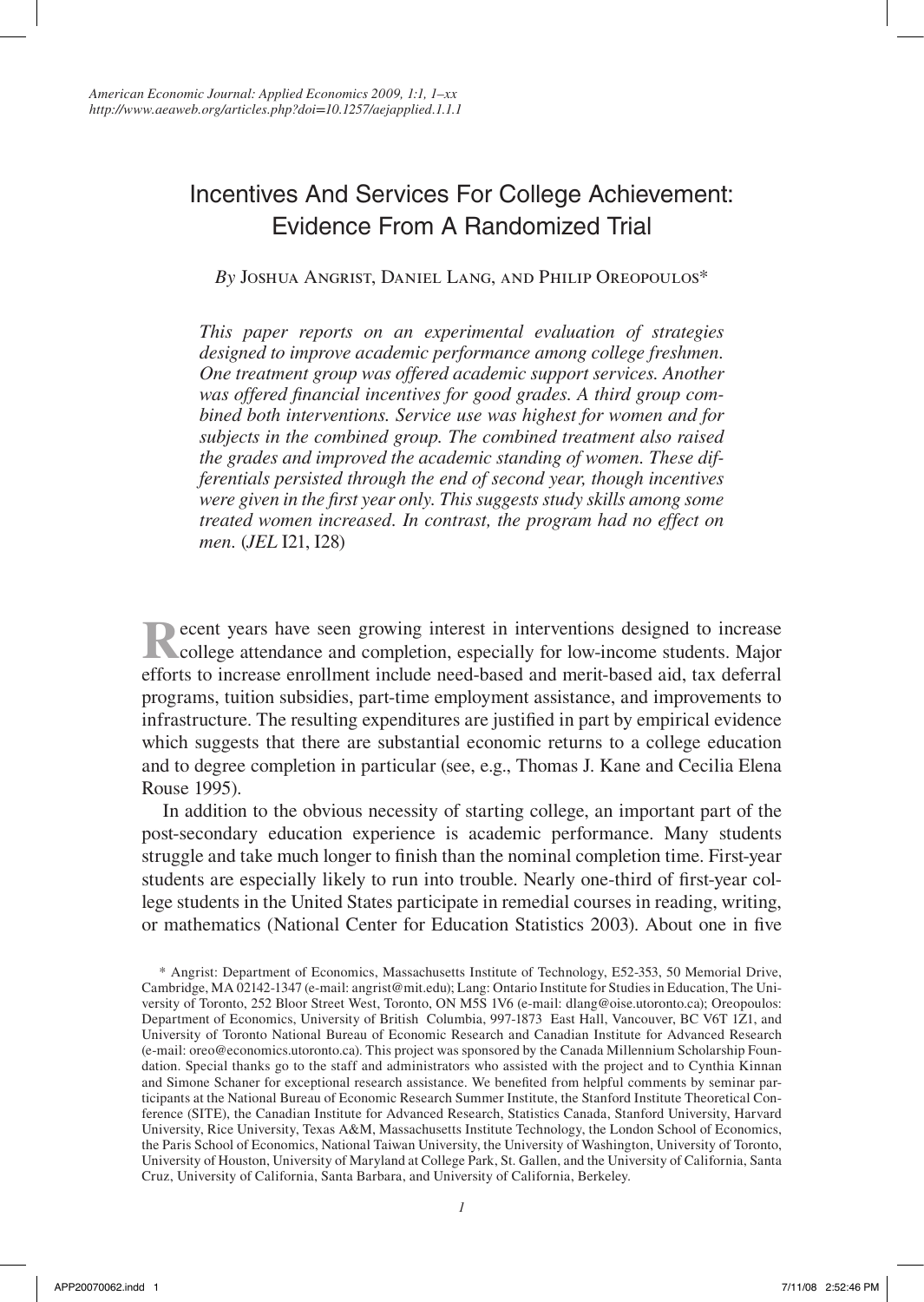students who begin a four year college program leave within a year, either voluntarily or because of unsatisfactory achievement. About two in five leave within six years without a degree (Consortium for Student Retention Data Exchange 2004).

One reason for poor student performance is lack of preparation. In particular, many students have poor study skills. Motivated by the view that the return to these skills is high, the traditional response to achievement problems has been an array of academic service strategies (Betsey O. Barefoot 2004). For example, most North American institutions offer note taking, time management, and goal setting workshops, as well as academic advising and remedial instruction. Sometimes academic support services are combined with psychological support services (Vincent Tinto 1993, John I. Goodlad 2004).

Like academic support services, merit scholarships have a long history in the post-secondary context, but traditional programs, such as the US National Merit awards and Canadian Excellence Awards, have focused on a small number of very high achievers.<sup>1</sup> A recent development in the scholarship field is an attempt to use financial awards and incentives to motivate good but not spectacular students. Examples such as Georgia's Helping Outstanding Pupils Educationally (HOPE) program include state tuition waivers for students who maintain a B average. As Susan Dynarski (2005) notes, programs of this sort are relevant for many students. Nearly 60 percent of high school graduates in Georgia qualify for a HOPE scholarship (if they go to college). In addition to providing more financial resources for college, a second goal of the HOPE program is to promote academic achievement (Jason Seligman et al. 2004). The promise of a scholarship may increase the time devoted to schoolwork and lead students to develop better study habits.

Nonexperimental research on the effectiveness of post-secondary academic support services is mixed and, in many cases, largely descriptive in nature, with little in the way of convincing evidence of causal effects (see, e.g., surveys by Thomas R. Bailey and Marianna Alfonso 2005; Ernest T. Pascarella and Patrick T. Terenzini 1991; Veronica A. Lotkowski, Steven B. Robbins, and Richard J. Noeth 2004, and Susan C. Wyckoff 1998). On the other hand, more rigorous studies using experimental and quasi-experimental designs, mostly for high school students, paint a more promising picture (e.g., Jean Baldwin Grossman and Joseph P. Tierney 1998, Victor Lavy and Analia Schlosser 2005, Eric P. Bettinger and Bridget Terry Long 2005, and Dan Bloom and Colleen Sommo 2005).

The evidence on the impact of post-secondary merit scholarships is more limited than that for academic support services, though interest in this topic is growing as scholarship programs have expanded. A number of quasi-experimental evaluations suggest programs like Georgia HOPE boost college attendance and completion (Dynarski 2002, 2005; Christopher Cornwell, David B. Mustard, and Deepa J. Sridhar 2006). A few recent studies look at the impact of financial incentives on the performance of college students, though some of this research is still on-going (e.g., Stephen L. DesJardins and Brian P. McCall 2006, and Thomas Brock and Lashawn

 $\overline{c}$ 

<sup>&</sup>lt;sup>1</sup> The National Merit program awards roughly 8,200 scholarships to students selected from 1.4 million PSAT-takers.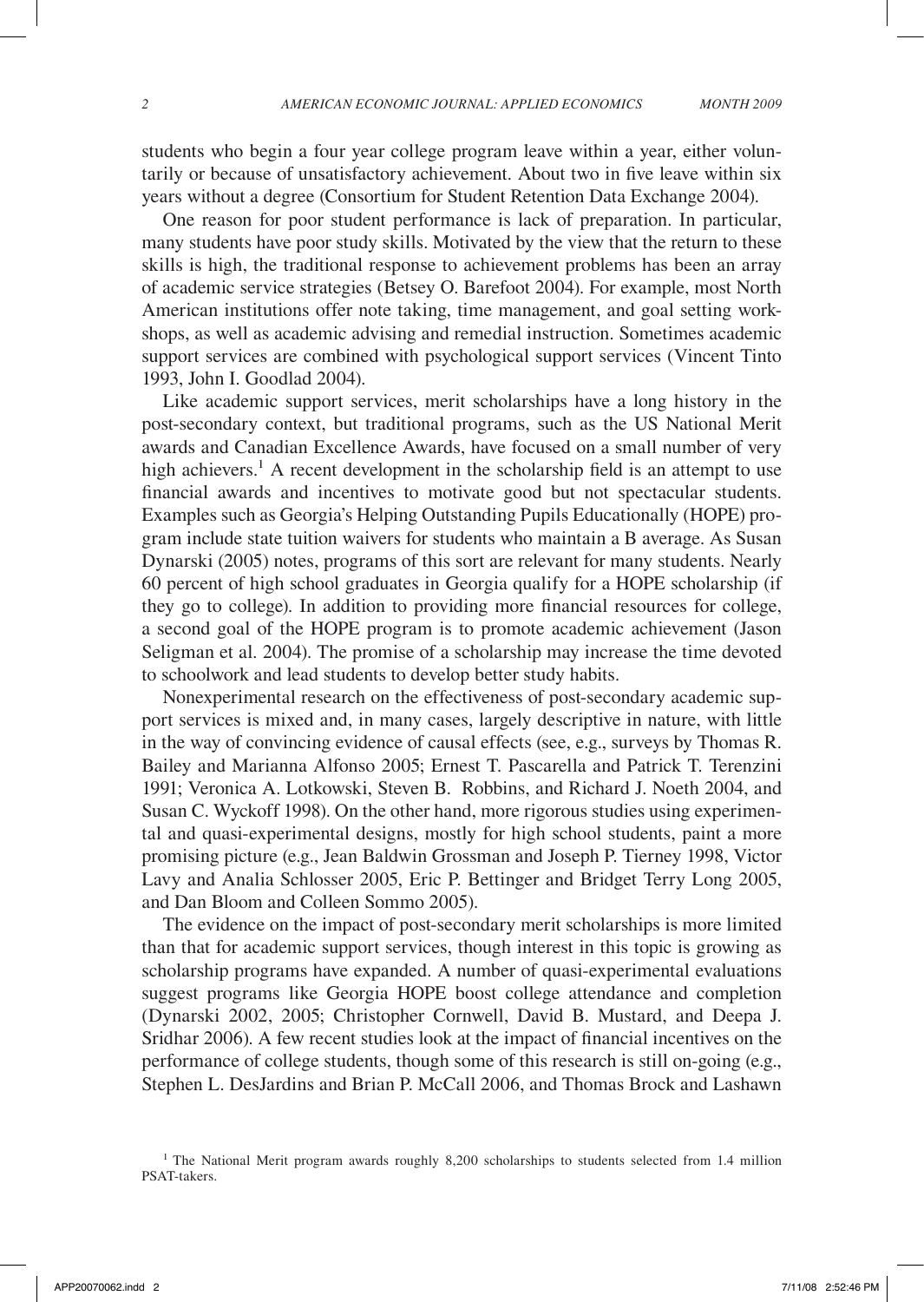Richburg-Hayes 2006).<sup>2</sup> An evaluation of gradually increasing tuition payments in response to delayed completion by Pietro Garibaldi et al. (2007) found substantial effects on Italian college women, while Edwin Leuven, Hessel Oosterbeek, and Bas van der Klaauw (2003) report mixed effects in a study of modest financial incentives in Amsterdam.

This paper reports on the Student Achievement and Retention Project (Project STAR), a randomized evaluation of academic services and incentives at one of the satellite campuses of a large Canadian university. In American terms, this institution can be thought of as a large state school, with tuition heavily subsidized. Most students are from the local area and have a common secondary school background. For the purposes of the study, all first-year students entering in September 2005, except those with a high school grade point average (GPA) in the upper quartile, were randomly assigned to one of three treatment groups or a control group. One treatment group was offered an array of support services including access to mentoring by upper-class students and supplemental instruction. A second group was offered substantial cash awards, up to the equivalent of a full year's tuition, for meeting a target GPA. A third treatment group was offered a combination of services and incentives, an intervention that has not been looked at previously. The control group was eligible for standard university support services but received nothing extra.

The first finding that comes out of Project STAR is that women use services much more than men. This is consistent with a range of evidence pointing to smoother college careers for women (see, e.g., Brain A. Jacob 2002). A second finding, also related to service use, is the appearance of a strong interaction between the offer of fellowships and service take-up. Students in the combined group were much more likely to use services than those offered services with no opportunity to win fellowships. Incentives therefore had the immediate short-term effect of increasing the rate at which students sought academic support.

The effects of the STAR intervention on students' academic performance are more mixed than the effects on use of services. Male achievement was essentially unchanged by the intervention, a disappointment for those who look to incentives to be an easy fix for boys' academic performance and completion problems. On the other hand, we find reasonably clear evidence of a sizeable impact on females.

The effects on women are strongest for those offered both fellowships and services (i.e., the combined group). Although women in both the combined and the fellowship-only treatment groups had markedly better fall-term grades, first-year GPAs were significantly higher only in the combined group. The combined group also earned more credits and had a significantly lower rate of academic probation at year's end. Importantly, women in the combined group continued to outperform the rest of the STAR population in the second year. This is in spite of the fact that

<sup>&</sup>lt;sup>2</sup> Other evidence on incentives for academic performance comes from pre-college populations. For example, Ashworth et al. (2001) discuss a nonexperimental evaluation of stipends for high school students who stay in school, and Michael Kremer, Edward Miguel, and Rebecca Thornton (2004) report results from a randomized evaluation of a merit scholarship program for adolescent girls in Kenya. Angrist and Lavy (2002) evaluate a demonstration program that provided substantial cash incentives to high school students in Israel. Angrist et al. (2002) evaluate the impact of school vouchers in Colombia that required students at least meet grade promotion standards for eligibility. These studies consistently uncover positive effects for some types of primary or secondary school students.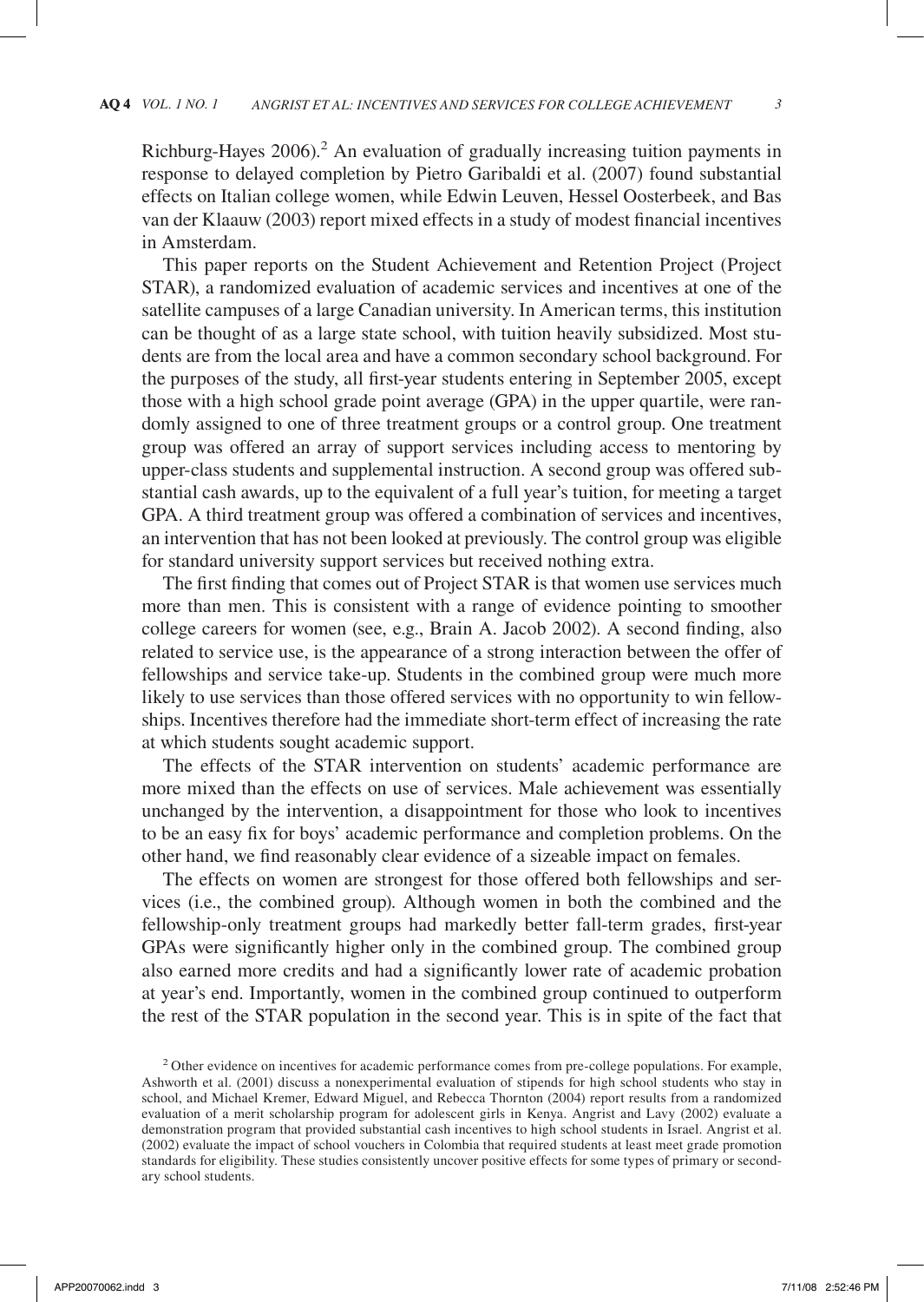fellowships and services were available in the first year only. These results suggest that students in the combined group benefited from a lasting improvement in study habits, a result we interpret as increased human capital, though not necessarily in the form of academic subject knowledge.

#### **II. The Student Achievement and Retention (STAR) Demonstration Project**

# A. *Study Design*

The STAR demonstration randomly assigned entering first-year undergraduates to one of three treatment arms: a service strategy known as the Student Support Program (SSP), an incentive strategy known as the Student Fellowship Program (SFP), and an intervention offering both known as the SFSP. The SSP offered 250 students access to both a peer-advising service and a supplemental instruction service in the form of Facilitated Study Groups (FSGs). Peer advisors were trained upper-class students in the treated students' program of study. Advisors were meant to offer academic advice and suggestions for coping with the first year of school. Advisors e-mailed participants regularly and were available to meet at the STAR office. FSGs are class-specific sessions designed to improve students' study habits without focusing on specific course content. FSG facilitators were also trained upper-class students. The FSG model is widely used in North American colleges and universities (David R. Arendale 2001).

The SFP offered 250 students the opportunity to win merit scholarships for solid but not necessarily top grades in the first year. Award targets were set based on high school grade quartiles. Participants from the lowest grade quartile were offered \$5,000, roughly a year's tuition, for a B average (a GPA of 3.0) or \$1,000 for a  $C+$ (a GPA of 2.3).<sup>3</sup> Participants from the second quartile were offered \$5,000 for a B+ or \$1,000 for a B-. Award thresholds were raised to  $A-$  and B for those in the third quartile. Upper-quartile students were not eligible to participate in the study. To qualify for a fellowship, SFP students had to take at least four courses per term and register to attend the second year of their program (a full load, required to complete a degree program in four years, is five courses per year).

A third treated group of 150 SFSP students was offered both the SSP and SFP. It is important to note, however, that other than having access to both services and scholarships, there was no link between the two strategies in this group. In particular, SFSP students need not have used SSP services to be eligible for a fellowship. Finally, the STAR demonstration included a control group of 1,006 students, with whom program operators had no contact beyond a baseline survey that went to all incoming freshmen.<sup>4</sup>

<sup>&</sup>lt;sup>3</sup> Fellowship, scholarship, and bursary amounts are tax exempt in Canada. These income sources are not counted when determining financial aid grant eligibility but are counted when determining eligibility for loans.<br>Amounts are in Canadian dollars and were worth roughly \$0.90 US at the time.

<sup>&</sup>lt;sup>4</sup> Sixteen percent of the first-year population received a fellowship offer, and 26 percent were invited to participate in one of the three treatment programs. We received few inquiries from controls or other nonprogram students.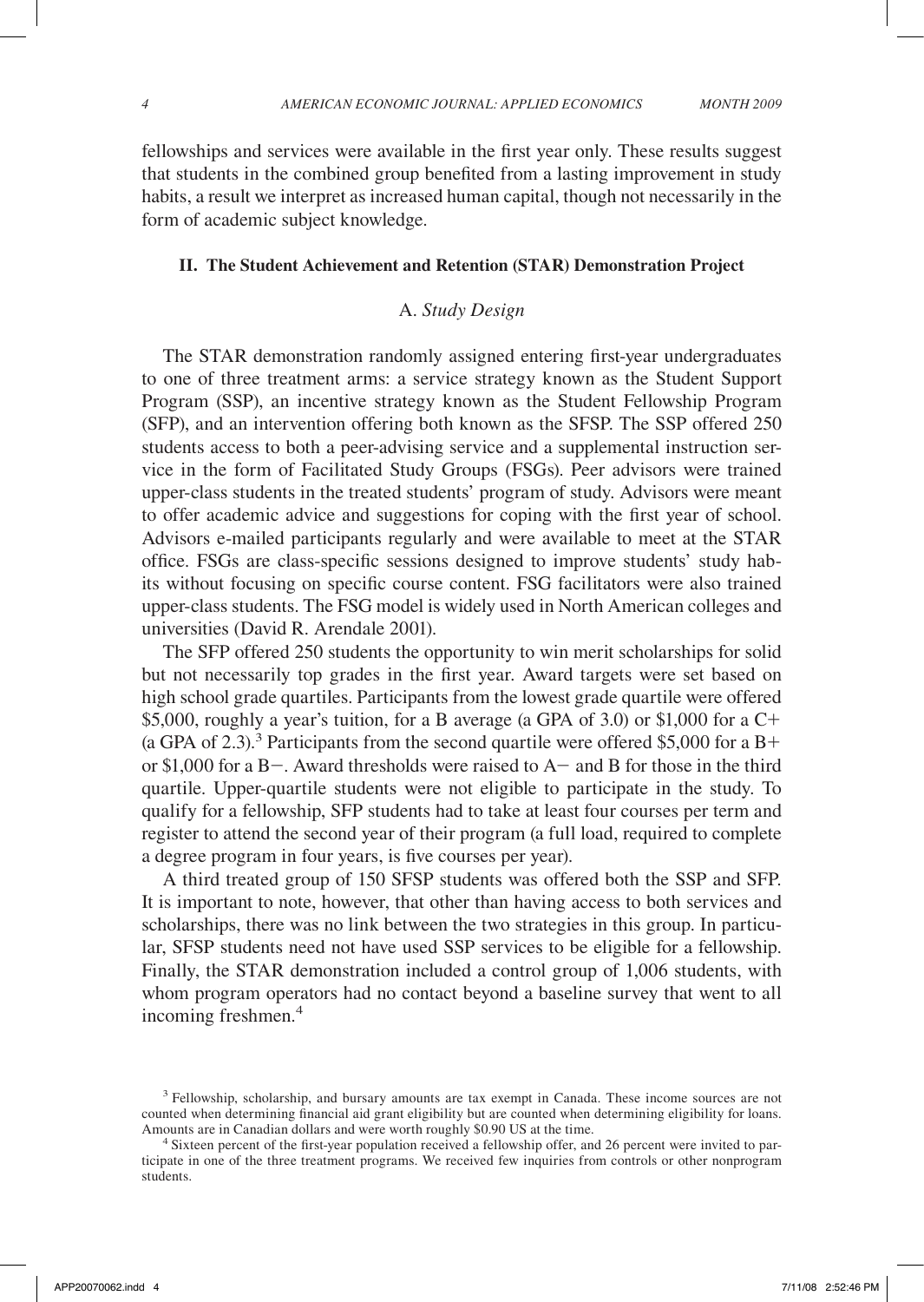The SSP strategy was motivated in part by the view that retention is strongly influenced by a student's interaction with other people who take an interest in their welfare (Wesley R. Habley 2004). Several universities match first year students with upper-class peers or faculty advisors who provide academic support. Susan C. Wyckoff (1998) suggests these informal and formal interactions increase the likelihood students stay in school. Few colleges, however, offer as extensive a mentoring program as the SSP component of STAR. Peer advisors in the STAR program had exceptional social and academic skills. They participated in a three-day training course and received continuous training and feedback from supervisors. Advisors e-mailed advisees at least biweekly as a reminder of the advisors' availability and to solicit questions about university assimilation, scheduling, studying, and time management. The advisors complemented existing student services by reminding advisees of the availability of STAR and non-STAR services, and by encouraging advisees to use these services and to attend tutorials and make use of faculty office hours. Advisors were also trained to identify circumstances that called for more professional help and to make appropriate referrals.

The second component of the SSP consisted of Facilitated Study Groups (FSGs). FSGs were voluntary, course-focused, weekly sessions open to all treated students in the SFP or SFSP. FSG student facilitators were previously successful in the course they were hired to facilitate. They attended the same course with their assigned STAR students and tried to help students develop reasoning skills useful for the subject they were facilitating. FSGs were designed to complement the regular content-based tutorials taught by graduate students. Rather than walking through sample problems, FSGs focus on critical thinking, note-taking, graphic organization, questioning techniques, vocabulary acquisition, and test prediction and preparation. FSGs are a type of supplemental instruction commonly used in North American universities (Lotkowski, Robbins, and Noeth 2004). A number of studies suggest students who participate in FSG-style supplemental instruction outperform nonparticipating peers (Dennis H. Congos and N. Schoeps 2003, Kari A. Hensen and Mack Shelley 2003, Peggy Ogden et al. 2003). The STAR demonstration offered FSGs for approximately half of the largest first-year courses.5

SFP grade targets were based on a trade-off between program costs and award accessibility. A high GPA target is, of course, less costly, but few low-skilled students are likely to qualify. A low GPA target may be expensive and probably has little effect on those who can easily meet the target.<sup>6</sup> Grade targets were therefore set as a function of high school GPA. Students in the top GPA quartile were dropped from the STAR sample because few in this group fail to graduate (7.2 percent of incoming students in 1999 in the top high school grade quartile had not graduated by 2006 compared to 35.3 percent of students in the other quartiles). For students in remaining quartiles, the \$5,000 target was set so that without the intervention, about 5–10 percent would qualify based on historical data. The \$1,000 target was

<sup>5</sup> FSGs were offered to treated students taking calculus (first year mathematics), computer science, biology, English, anthropology, management and commerce, political science, and philosophy. Some of the other large courses offered FSGs to all students because these services were already in place before the experiment began. 6 Dynarski (2005) and Cornwell, Mustard, and Sridhar (2006) estimate that the vast majority of Georgia HOPE

scholarship recipients would have maintained the first-year target GPA of 2.0 even in absence of the program.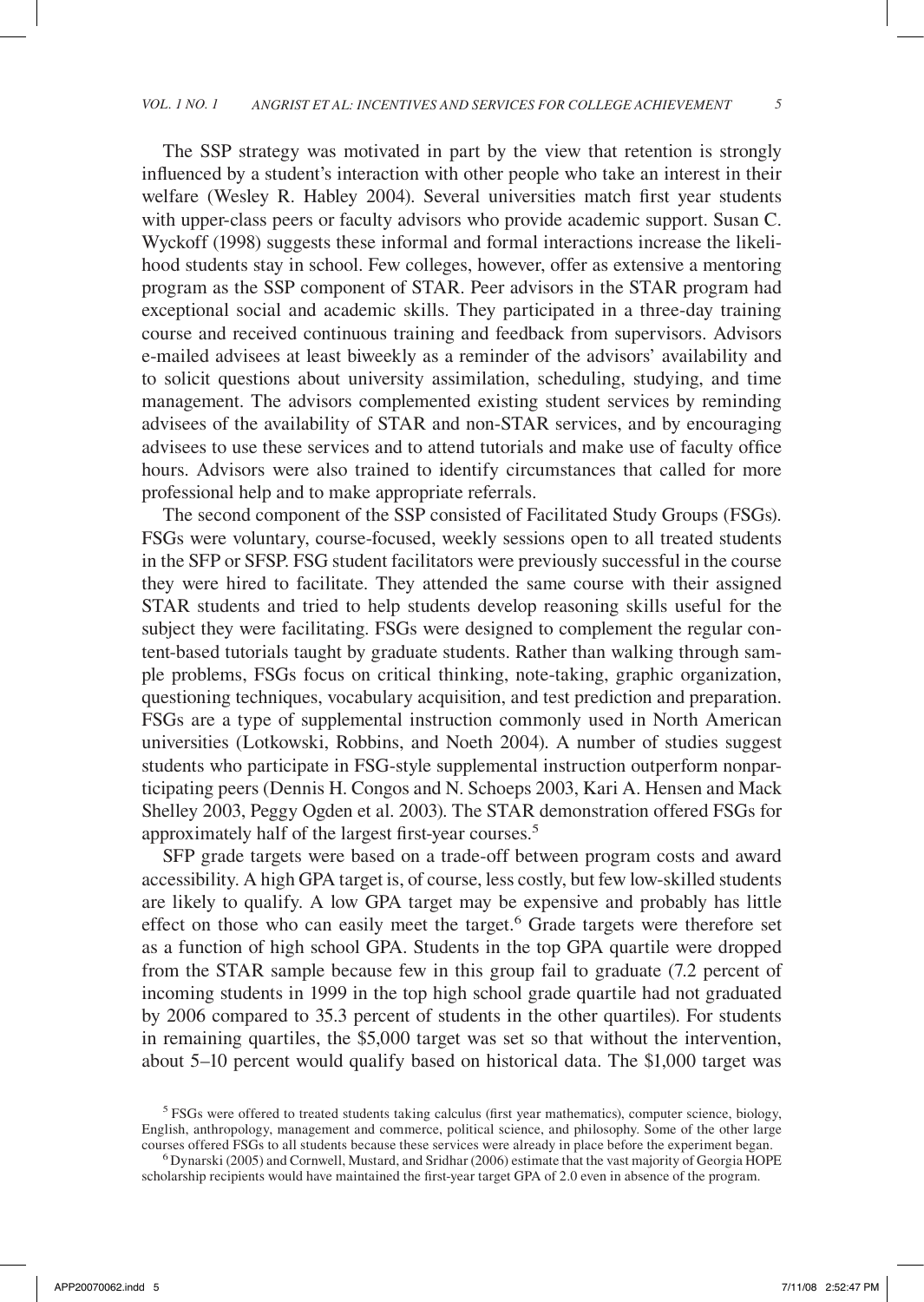set so that about 20–25 percent were expected to qualify in the absence of a treatment effect. For a subset of SFP and SFSP students, there was also an intermediate target of \$2,500. The resulting GPA targets were between 2.3 (C+) and 3.0 (B) for the \$1,000 award and between 3.0 (B) and 3.7  $(A-)$  for the \$5,000 award.<sup>7</sup> The full set of STAR GPA targets appears in a chart in the Appendix.<sup>8</sup>

Students receive one credit unit for taking a two-semester (fall and spring) course and half a credit unit for taking a one-semester (fall or spring) course. A full course load of five credits per year is typically required to finish an undergraduate degree program in four years. About 40 percent of students take a full course load in the fall and spring terms, but many who drop below the full course load also take courses over the summer. To give some students with fewer than five credits a shot at a merit scholarship while minimizing the incentive to take fewer courses, award eligibility was based on a student's top four credits over the fall and spring terms.

In addition to meeting grade targets, SFP and SFSP students were required to enroll for a second year (at any college) to be eligible for a fellowship. Fellowship checks were sent to students in August after students registered for their second year of college. All students with grades above their targets continued into the second year, without interruption and without changing university.

Shortly after they acknowledged receipt of program details, students in the SSP and SFSP were assigned advisors. The advisors e-mailed participants in an effort to set up an initial meeting. FSG times and locations were announced often. After the first semester, bookstore gift certificates (worth up to \$50) were offered to those who attended FSGs or met with peer advisors. Wallet-sized reminder cards were mailed to SFP and SFSP participants in November detailing grade targets. A second reminder went out in February and a third in March.

#### B. *Student and School Background*

Table 1 reports means and differences in means by treatment group for key administrative and background variables. Almost all of the 1,656 full-time, first-year students selected for random assignment in August of 2005 registered for class in the fall. The 85 students who did not register by the start of the school year or were registered for no more than two courses on November 1 (a group we call "no-shows") were dropped from the main analysis. With or without the no-shows, there are no significant differences by treatment status in students' sex, age, last year of high school GPA, or mother tongue.<sup>9</sup> In July, prior to treatment selection, we surveyed all incoming first-year students. More than 90 percent of the 1,571 who registered for at least two courses completed this survey. The likelihood of completing the survey appears to be unrelated to treatment status.

<sup>&</sup>lt;sup>7</sup>Treated students were not told how their GPA target was chosen. In response to one student inquiry, program operators explained that the targets were set individually for research purposes.

<sup>&</sup>lt;sup>8</sup> The average grade for control students fell 3 percentage points relative to students in the same high school GPA quartile from the previous two years. Hence, reward rates were lower than anticipated.

 $\degree$  Only 1 of the 31 no-shows in a treatment group signed up. The estimates in Table 1 suggest no-show probabilities are unrelated to treatment. The estimated treatment effects are essentially unchanged when no-shows are included.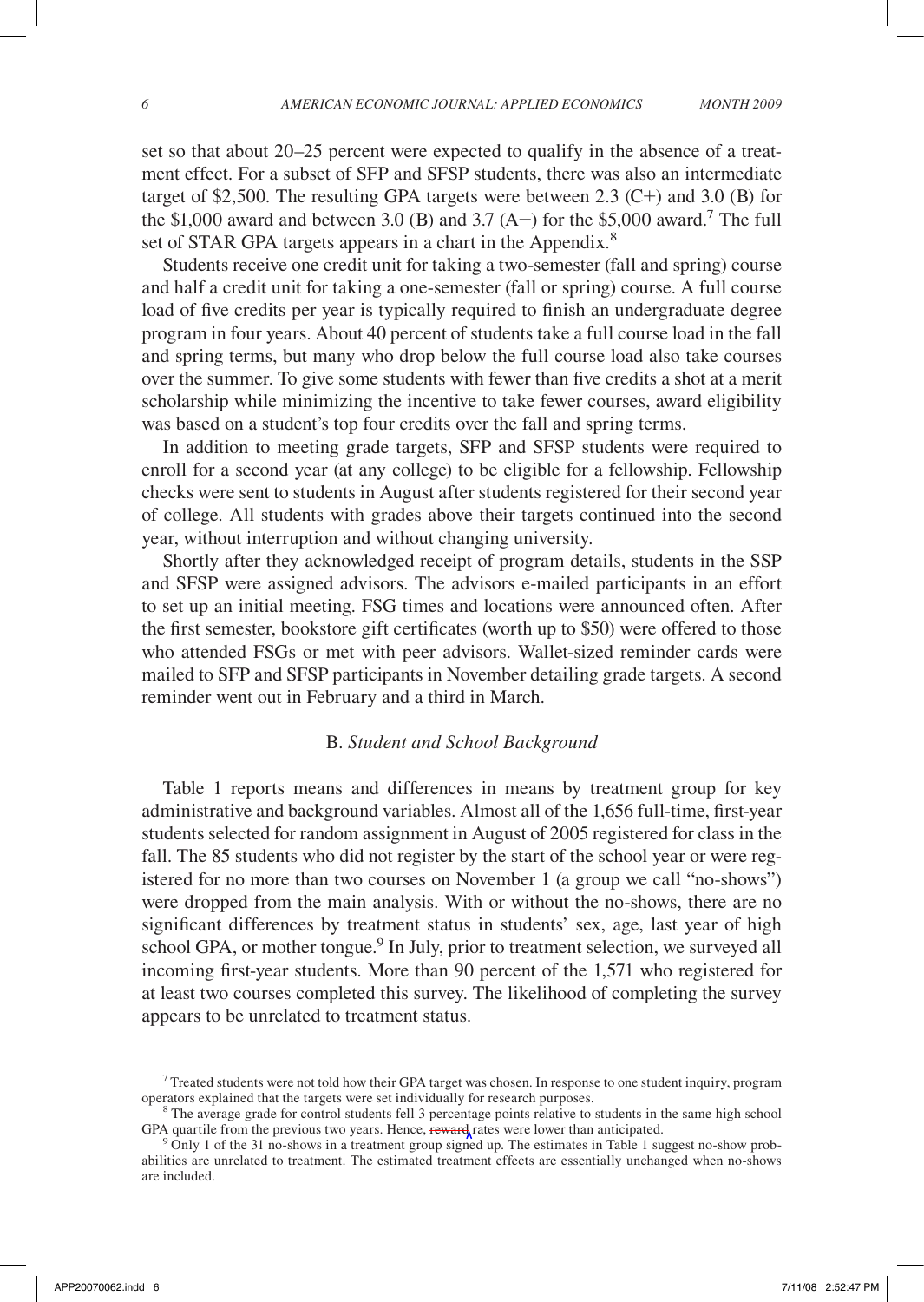|                              | Contrasts by treatment status |                                      |                                      |                                       |                                      |             |  |
|------------------------------|-------------------------------|--------------------------------------|--------------------------------------|---------------------------------------|--------------------------------------|-------------|--|
|                              | Control<br>mean<br>(1)        | SSP <sub>v</sub> .<br>control<br>(2) | SFP <sub>v</sub> .<br>control<br>(3) | SFSP <sub>v</sub> .<br>control<br>(4) | $F$ -stat<br>$(al = control)$<br>(5) | Obs.<br>(6) |  |
| Administrative variables     |                               |                                      |                                      |                                       |                                      |             |  |
| Courses enrolled as          | 4.745                         | $-0.053$                             | 0.015                                | $-0.158$                              | 0.702                                | 1,656       |  |
| of fall 2005                 | ${1.370}$                     | $\lceil 0.095 \rceil$                | [0.095]                              | [0.118]                               | (0.551)                              |             |  |
| No show                      | 0.054                         | 0.002                                | $-0.030$                             | 0.020                                 | 1.852                                | 1,656       |  |
|                              |                               | $\lceil 0.016 \rceil$                | $[0.016]$ <sup>*</sup>               | [0.019]                               | (0.136)                              |             |  |
| Completed survey             | 0.898                         | $-0.018$                             | $-0.010$                             | $-0.051$                              | 1.228                                | 1,656       |  |
|                              |                               | $[0.022]$                            | $[0.022]$                            | $[0.028]$ *                           | (0.298)                              |             |  |
| Student background variables |                               |                                      |                                      |                                       |                                      |             |  |
| Female                       | 0.574                         | $-0.006$                             | 0.029                                | $-0.005$                              | 0.272                                | 1,571       |  |
|                              |                               | $\lceil 0.036 \rceil$                | [0.035]                              | [0.045]                               | (0.845)                              |             |  |
| High school GPA              | 78.657                        | 0.170                                | 0.238                                | $-0.018$                              | 0.276                                | 1,571       |  |
|                              | ${4.220}$                     | [0.308]                              | [0.304]                              | [0.384]                               | (0.843)                              |             |  |
| Age                          | 18.291                        | $-0.054$                             | $-0.033$                             | 0.026                                 | 0.752                                | 1,571       |  |
|                              | ${0.616}$                     | 0.045                                | [0.044]                              | 0.056                                 | (0.521)                              |             |  |
| Mother tongue is English     | 0.700                         | 0.017                                | 0.009                                | 0.049                                 | 0.495                                | 1,571       |  |
|                              |                               | [0.033]                              | [0.033]                              | 0.041                                 | (0.686)                              |             |  |
| Survey response variables    |                               |                                      |                                      |                                       |                                      |             |  |
| Lives at home                | 0.811                         | $-0.040$                             | 0.009                                | $-0.004$                              | 0.685                                | 1.431       |  |
|                              |                               | $\lceil 0.030 \rceil$                | $\left[0.030\right]$                 | 0.038                                 | (0.561)                              |             |  |
| At first choice school       | 0.243                         | 0.024                                | 0.060                                | 0.047                                 | 1.362                                | 1,430       |  |
|                              |                               | 0.034                                | $[0.033]*$                           | $\lceil 0.042 \rceil$                 | (0.253)                              |             |  |
| Plans to work while          | 0.777                         | 0.031                                | $-0.066$                             | 0.037                                 | 2.541                                | 1.431       |  |
| in school                    |                               | $\lceil 0.032 \rceil$                | $[0.031]$ **                         | [0.040]                               | (0.055)                              |             |  |
| Mother a high school         | 0.868                         | 0.015                                | $-0.021$                             | $-0.045$                              | 1.040                                | 1,431       |  |
| graduate                     |                               | $\lceil 0.026 \rceil$                | 0.026                                | [0.033]                               | (0.374)                              |             |  |
| Mother a college graduate    | 0.358                         | 0.053                                | $-0.020$                             | $-0.052$                              | 1.487                                | 1.431       |  |
|                              |                               | 0.037                                | 0.036                                | 0.046                                 | (0.216)                              |             |  |
| Father a high school         | 0.839                         | 0.025                                | 0.008                                | $-0.017$                              | 0.416                                | 1,431       |  |
| graduate                     |                               | $\lceil 0.028 \rceil$                | $[0.027]$                            | 0.035                                 | (0.741)                              |             |  |
| Father a college graduate    | 0.451                         | 0.021                                | $-0.001$                             | $-0.024$                              | 0.216                                | 1,431       |  |
|                              |                               | $\vert 0.038 \vert$                  | $\left[0.037\right]$                 | 0.048                                 | (0.885)                              |             |  |
| Rarely puts off studying     | 0.208                         | 0.031                                | 0.031                                | 0.107                                 | 2.534                                | 1,431       |  |
| for tests                    |                               | [0.032]                              | [0.031]                              | $[0.040]$ ***                         | (0.055)                              |             |  |
| Never puts off studying      | 0.056                         |                                      |                                      |                                       | 1.206                                |             |  |
| for tests                    |                               | $-0.019$                             | $-0.016$                             | $-0.032$                              |                                      | 1,431       |  |
|                              |                               | 0.016                                | [0.016]                              | 0.021                                 | (0.306)                              |             |  |
| Wants more than a BA         | 0.556                         | 0.052                                | $-0.029$                             | 0.073                                 | (1.752)                              | 1,431       |  |
|                              |                               | $\lceil 0.038 \rceil$                | $\left[0.037\right]$                 | $\lceil 0.048 \rceil$                 | (0.155)                              |             |  |
| Intends to finish in 4 years | 0.821                         | $-0.008$                             | $-0.006$                             | $-0.063$                              | (0.942)                              | 1,431       |  |
|                              |                               | $\lceil 0.030 \rceil$                | [0.029]                              | $[0.037]*$                            | (0.419)                              |             |  |

TABLE 1-DESCRIPTIVE STATISTICS

*Notes:* Standard deviations are shown in braces in column 1. Standard errors are reported in brackets in columns 2–4. *p*-values for *F*-tests are reported in parentheses in column 5. The last column shows the number of nonmissing observations.

\* Significant at the 10 percent level.

\*\* Significant at the 5 percent level.

\*\*\* Significant at the 1 percent level.

The university in which this study was carried out is primarily a commuter school. Roughly 80 percent of students in our sample were living at home. Slightly less than a quarter identified this campus as their first choice for college. The majority planned to work at least part time while in college (and most worked in high school). Many of the students are immigrants or children of immigrants, as suggested by the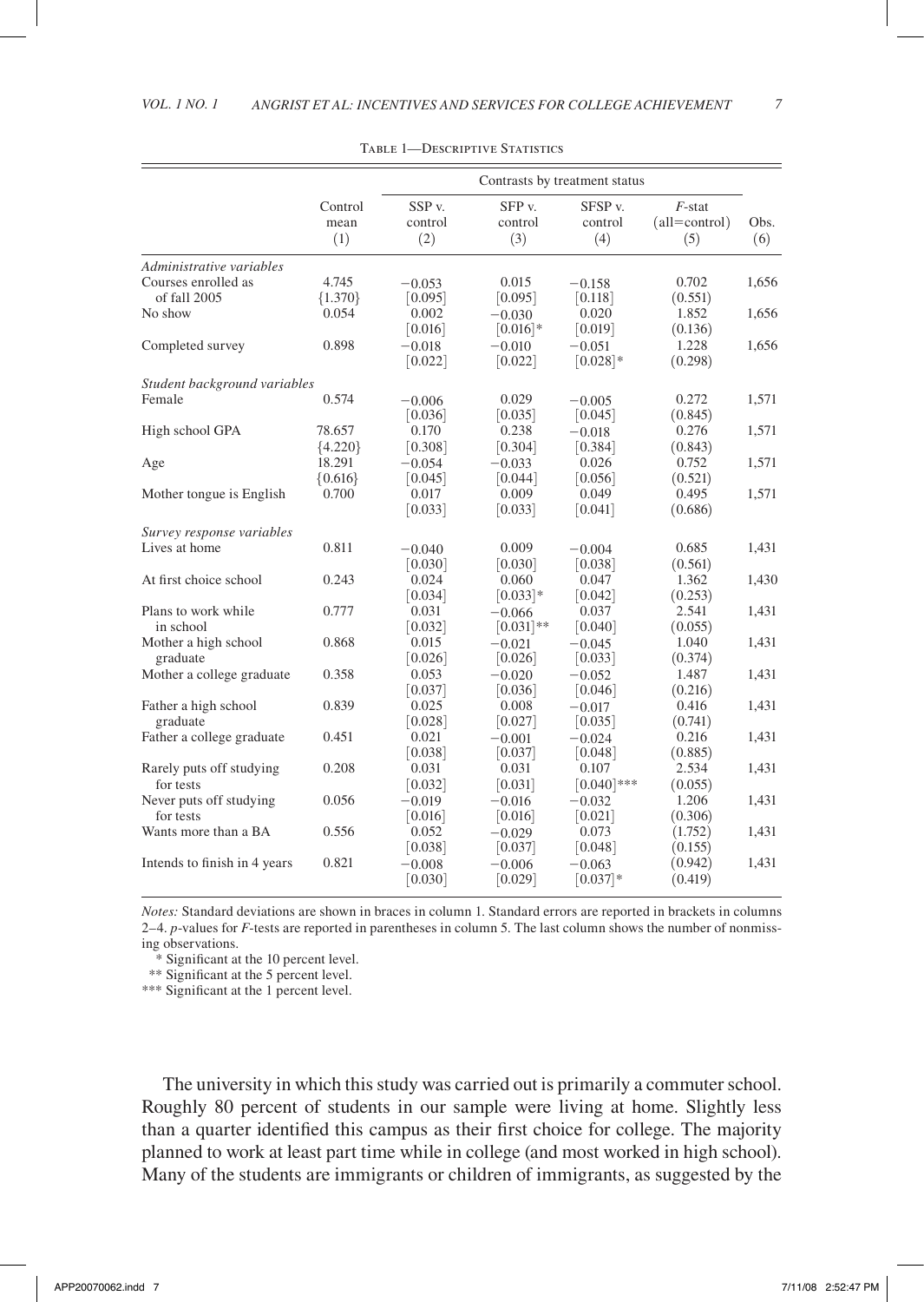fact that 30 percent have a non-English mother tongue.<sup>10</sup> The students' parents, however, are reasonably well-educated. Many have college degrees. Only about a quarter of the students claim to never or rarely procrastinate. On the other hand, 56 percent said they wanted more education than a bachelor's degree and 82 percent said they intended to complete their undergraduate program in four years. Among those who entered college in 2001, however, only 38 percent completed a degree this quickly. In this earlier cohort, the six-year graduation rate was about 70 percent, and 13 percent dropped out after the first year.

Merit scholarship programs like STAR may affect course enrollment decisions and/or the selection of courses by treated students. In view of this concern, Table 2 reports treatment effects on students' completed course load and the number of math and science credits completed (these courses are considered more difficult). The estimates reported in the table are coefficients on dummies for each of the three STAR treatment groups, estimated either with a small set of controls from administrative data or a larger set of controls that includes variables from the background survey.<sup>11</sup> For the most part, there is little evidence of a change in the number or type of courses for which students registered. An exception is the SFP effect on the number of math and science credits completed by men. It seems unlikely, however, that this positive effect on course difficulty is a response to the treatment (since financial incentives should lead students to shift to an easier load).<sup>12</sup>

A second selection issue addressed in Table 2 is the likelihood of having fall grades. This is important because some students take no one-semester courses and are therefore omitted from the sample used to analyze the impact on fall grades. As can be seen in the last two columns in Table 2, about 89 percent of those registered for at least two courses have a fall grade. The likelihood of being in this group is unrelated to treatment assignment.

# C. *Consent Rates and Service Use*

Students randomly assigned to STAR treatment groups were asked to provide consent by signing up. Those who did not sign up were ineligible for services and fellowships. Signing up imposed no burden or obligation on program participants beyond the receipt of reminder e-mails and mailings including a biweekly e-mail from peer advisors in the service programs. Students assigned to the control group

<sup>&</sup>lt;sup>10</sup> Few students are French-speaking. Most nonnative English speakers in our sample are from South or East Asia. 11 Columns labeled "Basic controls" report estimates of the coefficient on assignment-group dummies in

models that control for sex, mother tongue, high school grade quartile, and number of courses as of November 1. These variables come from administrative data. Columns labeled "All controls" include dummy variables for nine parental education categories (high school with and without degree, community college with and without certificate, university with and without bachelors degree, masters degree, doctor or professional degree, and don't know), and four categories for self reported procrastination (usually, often, occasionally, rarely, never). These variables were selected on the basis of their predictive power in the grades regressions discussed below.

<sup>&</sup>lt;sup>12</sup> Students interviewed in focus groups (discussed in Section IV) said that the fellowship program did not influence their course selection. Two first-year instructors in economics and biology also reported that no student mentioned Project STAR when asking for a higher grade. Angrist et al. (2008) provide additional evidence that STAR had little or no affect on credits attempted and course difficulty (with difficult courses defined as those where 35 percent or more of the previous year's class received a grade no better than a D).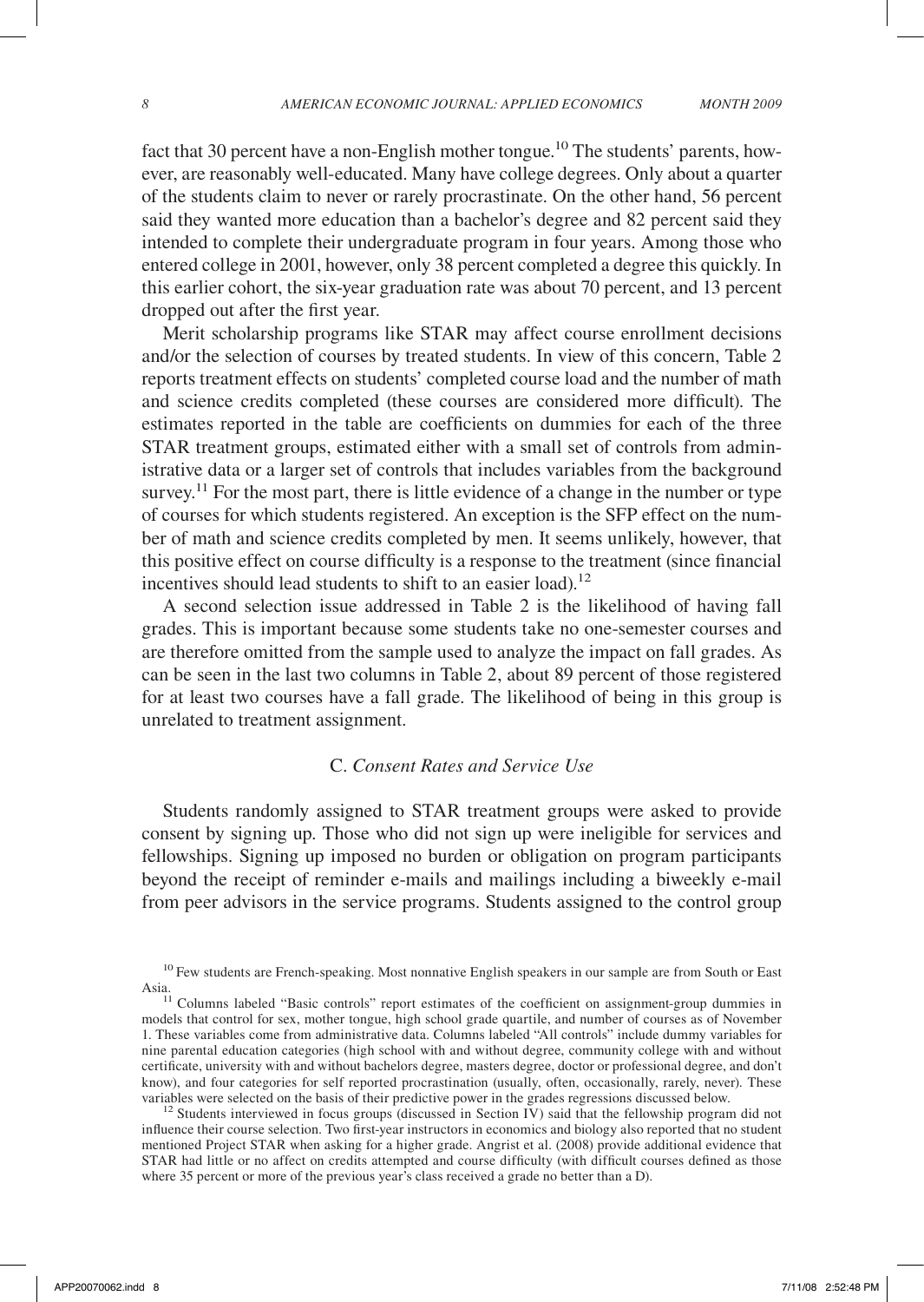|                     |                       | Number of credits<br>attempted | Number of math and<br>science credits attempted |                       |                       | Has fall grades       |  |
|---------------------|-----------------------|--------------------------------|-------------------------------------------------|-----------------------|-----------------------|-----------------------|--|
|                     | <b>Basic</b>          | All controls                   | <b>Basic</b>                                    | All controls          | <b>Basic</b>          | All controls          |  |
|                     | (1)                   | (2)                            | (3)                                             | (4)                   | (5)                   | (6)                   |  |
| Panel A. All        |                       |                                |                                                 |                       |                       |                       |  |
| Control group mean  |                       | 4.049<br>(0.893)               |                                                 | 1.095<br>(1.206)      |                       | 0.893<br>(0.309)      |  |
| Offered SSP         | 0.076                 | 0.049                          | 0.073                                           | 0.081                 | 0.004                 | 0.000                 |  |
|                     | $\left[0.056\right]$  | [0.060]                        | $\lceil 0.085 \rceil$                           | $\lceil 0.091 \rceil$ | $\lceil 0.022 \rceil$ | [0.023]               |  |
| Offered SFP         | 0.020                 | 0.037                          | 0.096                                           | 0.115                 | 0.007                 | $-0.004$              |  |
|                     | $\left[0.056\right]$  | [0.054]                        | [0.080]                                         | [0.086]               | $\left[0.022\right]$  | [0.023]               |  |
| Offered SSP and SFP | $-0.070$              | $-0.086$                       | $-0.148$                                        | $-0.139$              | $-0.039$              | $-0.041$              |  |
|                     | $[0.074]$             | $[0.081]$                      | $\lceil 0.094 \rceil$                           | $\lceil 0.104 \rceil$ | $\left[0.032\right]$  | [0.034]               |  |
| Observations        | 1,571                 | 1,431                          | 1,571                                           | 1,431                 | 1,571                 | 1,431                 |  |
| Panel B. Men        |                       |                                |                                                 |                       |                       |                       |  |
| Control group mean  |                       | 3.964<br>(0.944)               |                                                 | 1.159<br>(1.240)      |                       | 0.914<br>(0.281)      |  |
| Offered SSP         | 0.080                 | 0.032                          | 0.012                                           | 0.020                 | 0.016                 | 0.016                 |  |
|                     | [0.088]               | $\lceil 0.101 \rceil$          | $\lceil 0.126 \rceil$                           | $\lceil 0.139 \rceil$ | [0.029]               | [0.031]               |  |
| Offered SFP         | $-0.123$              | $-0.063$                       | 0.276                                           | 0.344                 | $-0.035$              | $-0.051$              |  |
|                     | [0.098]               | 0.089                          | $[0.138]$ **                                    | $[0.149]$ **          | 0.036                 | 0.039                 |  |
| Offered SSP and SFP | $-0.133$              | $-0.115$                       | $-0.117$                                        | $-0.048$              | $-0.068$              | $-0.089$              |  |
|                     | [0.117]               | [0.137]                        | [0.160]                                         | [0.184]               | [0.048]               | $\left[0.057\right]$  |  |
| Observations        | 665                   | 594                            | 665                                             | 594                   | 665                   | 594                   |  |
| Panel C. Women      |                       |                                |                                                 |                       |                       |                       |  |
| Control group mean  |                       | 4.112<br>(0.848)               |                                                 | 1.047<br>(1.179)      |                       | 0.877<br>(0.328)      |  |
| Offered SSP         | 0.072                 | 0.058                          | 0.118                                           | 0.132                 | $-0.003$              | $-0.013$              |  |
|                     | $\lceil 0.072 \rceil$ | [0.077]                        | [0.116]                                         | [0.123]               | [0.031]               | $\left[0.032\right]$  |  |
| Offered SFP         | 0.111                 | 0.093                          | $-0.015$                                        | $-0.004$              | 0.034                 | 0.021                 |  |
|                     | $[0.066]$ *           | [0.071]                        | [0.096]                                         | [0.104]               | $\lceil 0.027 \rceil$ | $\lceil 0.029 \rceil$ |  |
| Offered SSP and SFP | $-0.046$              | $-0.108$                       | $-0.179$                                        | $-0.153$              | $-0.015$              | $-0.011$              |  |
|                     | [0.097]               | [0.103]                        | $\lceil 0.116 \rceil$                           | $\lceil 0.127 \rceil$ | $\lceil 0.042 \rceil$ | $\lceil 0.044 \rceil$ |  |
| Observations        | 906                   | 837                            | 906                                             | 837                   | 906                   | 837                   |  |

Table 2—Selection Effects

*Notes:* The table reports regression estimates of treatment effects on the dependent variables indicated at left. Robust standard errors are reported in brackets. The sample is limited to students registered for at least two courses as of November 1 with data on the relevant set of controls. "Basic controls" include sex, mother tongue, high school grade quartile, and number of credits enrolled. "All controls" includes basic controls plus responses to survey questions on procrastination and parents' education.

\* Significant at the 10 percent level.

\*\* Significant at the 5 percent level.

\*\*\* Significant at the 1 percent level.

were not contacted. While all students initially selected were tracked with administrative data, sign-up among the treated serves as an indicator of student awareness and interest. A little over half of those randomly assigned to receive services in the SSP responded to the invitation to sign up, a statistic reported in Panel A of Table 3 (columns 1 and 2 show estimates from regression models for sign up with basic and all controls). Consent rates were much higher for the SFP than for the SSP, about 87 percent versus 55 percent. SFSP consent rates were about 79 percent.

Women in each of the three treatment groups were much more likely than men to sign up to participate in STAR. For example, column 2 in Panel B of Table 3 shows that 46 percent of men offered the SSP consented, in contrast with 61 percent of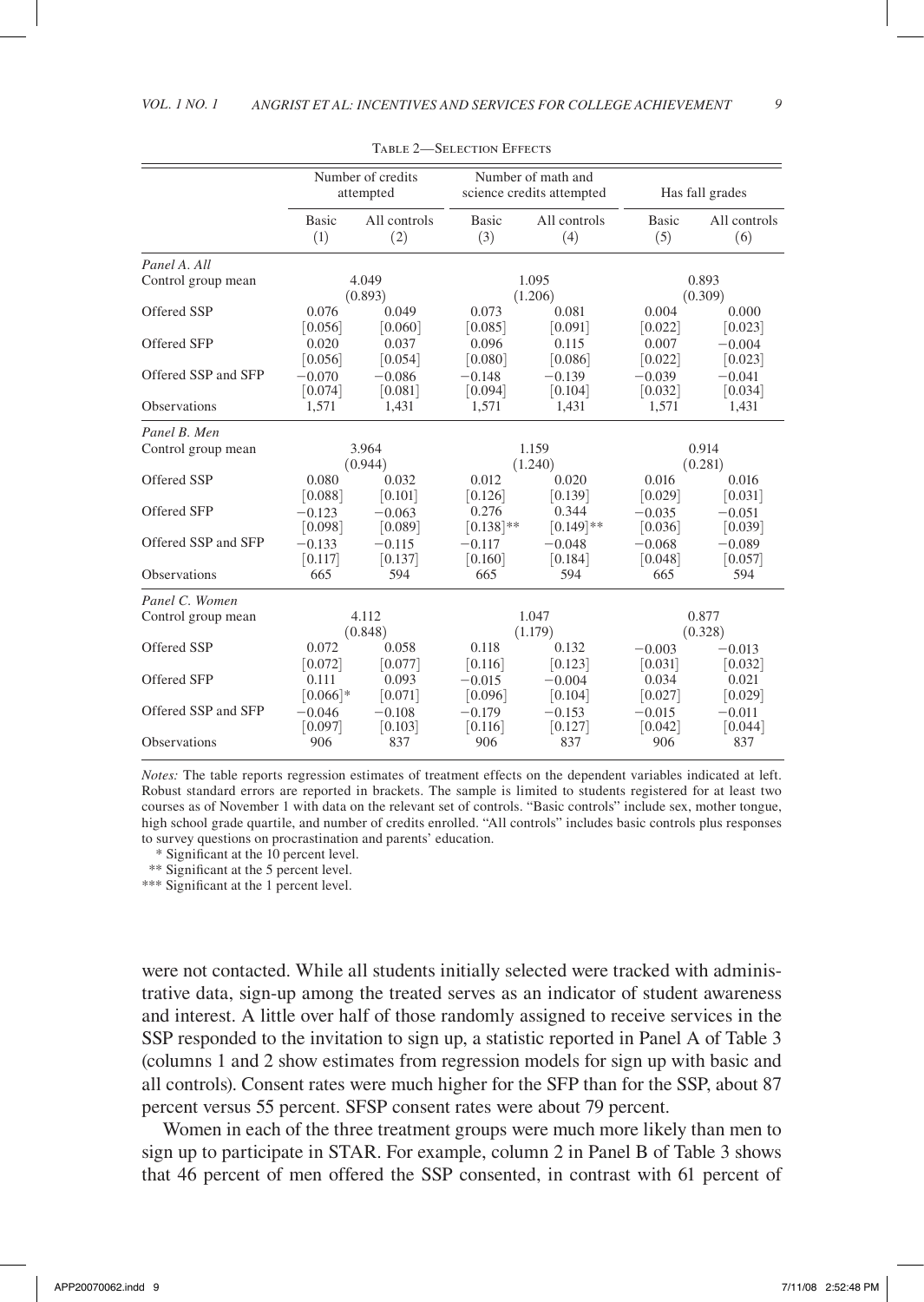|                                        |                                 | Signed up for STAR              | Received SSP services           |                                 |                                 | Met with/emailed an advisor     |                                 | <b>Attended FSGs</b>            |  |
|----------------------------------------|---------------------------------|---------------------------------|---------------------------------|---------------------------------|---------------------------------|---------------------------------|---------------------------------|---------------------------------|--|
|                                        | Basic<br>controls<br>(1)        | A11<br>controls<br>(2)          | <b>Basic</b><br>controls<br>(3) | A11<br>controls<br>(4)          | <b>Basic</b><br>controls<br>(5) | A11<br>controls<br>(6)          | <b>Basic</b><br>controls<br>(7) | A11<br>controls<br>(8)          |  |
| Panel A. All                           |                                 |                                 |                                 |                                 |                                 |                                 |                                 |                                 |  |
| Offered SSP                            | 0.519<br>$[0.032]$ ***          | 0.549<br>$[0.034]$ ***          | 0.238<br>$[0.028]$ ***          | 0.255<br>$[0.029]$ ***          | 0.204<br>$[0.026]$ ***          | 0.217<br>$[0.028]$ ***          | 0.106<br>$[0.020]$ ***          | 0.118<br>$[0.021]$ ***          |  |
| Offered SFP                            | 0.863<br>$[0.022]$ ***          | 0.867<br>$[0.022]$ ***          |                                 |                                 |                                 |                                 |                                 |                                 |  |
| Offered SSP<br>and SFP<br>Observations | 0.762<br>$[0.036]$ ***<br>1,571 | 0.792<br>$[0.036]$ ***<br>1,431 | 0.412<br>$[0.041]$ ***<br>1,571 | 0.431<br>$[0.044]$ ***<br>1,431 | 0.383<br>$[0.041]$ ***<br>1,571 | 0.397<br>$[0.043]$ ***<br>1,431 | 0.131<br>$[0.029]$ ***<br>1,571 | 0.139<br>$[0.031]$ ***<br>1,431 |  |
| Panel B. Men                           |                                 |                                 |                                 |                                 |                                 |                                 |                                 |                                 |  |
| Offered SSP                            | 0.447<br>$[0.049]$ ***          | 0.464<br>$[0.052]$ ***          | 0.194<br>$[0.039]$ ***          | 0.206<br>$[0.042]$ ***          | 0.145<br>$[0.035]$ ***          | 0.149<br>$[0.038]$ ***          | 0.096<br>$[0.029]$ ***          | 0.107<br>$[0.032]$ ***          |  |
| Offered SFP                            | 0.792<br>$[0.040]$ ***          | 0.806<br>$[0.040]$ ***          |                                 |                                 |                                 |                                 |                                 |                                 |  |
| Offered SSP<br>and SFP<br>Observations | 0.705<br>$[0.058]$ ***<br>665   | 0.708<br>$[0.065]$ ***<br>594   | 0.298<br>$[0.058]$ ***<br>665   | 0.291<br>$[0.063]$ ***<br>594   | 0.282<br>$[0.057]$ ***<br>665   | 0.270<br>$[0.061]$ ***<br>594   | 0.115<br>$[0.042]$ ***<br>665   | 0.112<br>$[0.046]$ **<br>594    |  |
|                                        |                                 |                                 |                                 |                                 |                                 |                                 |                                 |                                 |  |
| Panel C. Women<br>Offered SSP          | 0.571<br>$[0.043]$ ***          | 0.605<br>$[0.044]$ ***          | 0.273<br>$[0.038]$ ***          | 0.287<br>$[0.040]$ ***          | 0.251<br>$[0.037]$ ***          | 0.264<br>$[0.040]$ ***          | 0.113<br>$[0.027]$ ***          | 0.124<br>$[0.029]$ ***          |  |
| Offered SFP                            | 0.912<br>$[0.024]$ ***          | 0.908<br>$[0.026]$ ***          |                                 |                                 |                                 |                                 |                                 |                                 |  |
| Offered SSP<br>and SFP                 | 0.800<br>$[0.046]$ ***          | 0.835<br>$[0.043]$ ***          | 0.506<br>$[0.056]$ ***<br>906   | 0.532<br>$[0.058]$ ***<br>837   | 0.466<br>$[0.056]$ ***<br>906   | 0.489<br>$[0.058]$ ***<br>837   | 0.146<br>$[0.040]$ ***<br>906   | 0.155<br>$[0.042]$ ***          |  |
| <b>Observations</b>                    | 906                             | 837                             |                                 |                                 |                                 |                                 |                                 | 837                             |  |

Table 3—Program Sign-up and Use of Services

*Notes:* The table reports regression estimates of treatment effects on the dependent variables indicated in column headings. Robust standard errors are reported in brackets. The sample is limited to students registered for at least two courses as of November 1 with data on the relevant set of controls. "Basic controls" include sex, mother tongue, high school grade quartile, and number of credits enrolled. "All controls" includes basic controls plus responses to survey questions on procrastination and parents education.

\* Significant at the 10 percent level.

\*\* Significant at the 5 percent level.

\*\*\* Significant at the 1 percent level.

women, a statistic reported in the same column in Panel C. Most students offered the SFP signed up, but a gap by sex remains, with 91 percent of women and 81 percent of men having signed up. Similarly, when offered both services and fellowships in the SFSP, 84 percent of women and 71 percent of men signed up.

The pattern of service use shows differences by treatment group and sex similar to those observed in sign-up rates. This can be seen in columns 3–4 of Table 3. In particular, service use was higher for those assigned to the SFSP (combined services and incentives) than for those assigned to the SSP (services alone).<sup>13</sup> For example, 26 percent of students offered services in the SSP either attended an FSG or met or e-mailed their advisor, while service use was close to 43 percent for students offered both services and incentives in the SFSP. Women were also much more likely to use services than men. SFSP service use by men was 29 percent, while 53 percent of

<sup>&</sup>lt;sup>13</sup> Service use was about the same in both semesters.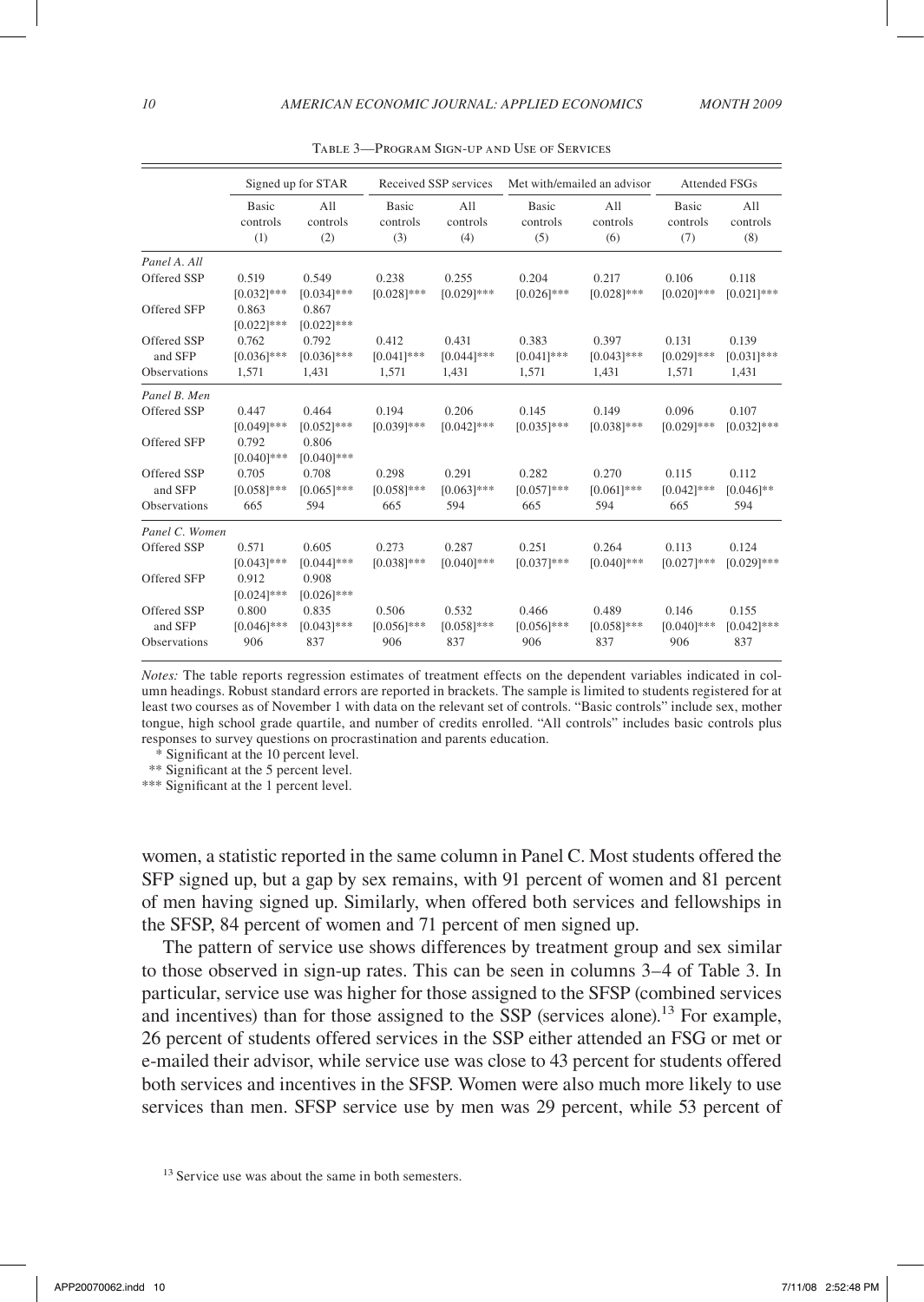|                              |                                         | By advisee gender                                           |                                   |                            | By advisor/advisee mix                        |
|------------------------------|-----------------------------------------|-------------------------------------------------------------|-----------------------------------|----------------------------|-----------------------------------------------|
|                              | Met with<br>advisor<br>$\left(1\right)$ | Contacted advisor<br>(including email)<br>$\left( 2\right)$ |                                   | Met with<br>advisor<br>(3) | Contacted advisor<br>(including email)<br>(4) |
| Women<br>$\lceil 135 \rceil$ | 0.385                                   | 0.496                                                       | Women with male advisors<br>31    | 0.226                      | 0.420                                         |
|                              |                                         |                                                             | Women with female advisors<br>104 | 0.437                      | 0.519                                         |
| Men<br>$\lceil 80 \rceil$    | 0.225                                   | 0.350                                                       | Men with female advisors<br>54    | 0.203                      | 0.334                                         |
|                              |                                         |                                                             | Men with male advisors<br>26      | 0.269                      | 0.385                                         |

Table 4—Analysis of Gender-Adviser Interaction

*Notes:* The table shows contact rates by student and advisor gender. The sample includes all SSP and SFSP students who signed up for Project STAR. Sample counts by gender or gender mix appear in brackets. The overall sample size is 215.

women in the SFSP used services. The fact that service use was higher in the SFSP than in the SSP suggests that the opportunity to win a fellowship motivated students to use services.

Use rates for specific services are reported in columns 5–8 in Table 3. Students took advantage of the peer advising service more than the supplemental instruction offered through FSGs. About 12 percent of the SSP group attended at least one FSG (most of those who attended at least once attended more than once), while 15 percent of men and 26 percent of women met or e-mailed a peer advisor (excluding advisor-initiated contact). Usage rates for both types of services were higher in the SFSP than the SSP, with 49 percent of women in the SFSP having contacted a peer advisor and 16 percent having attended an FSG.

Take-up rates for the FSG services were lower than the rates we aspired to, and probably diluted somewhat by our inability to offer FSGs in every course in which STAR participants were enrolled (though 86 percent of subjects attended at least one course incorporating an FSG). Take-up was probably also reduced by the fact that we offered services to individual students as opposed to entire classrooms and by unavoidable scheduling conflicts. On the other hand, treated students made considerable use of the advising services. In our follow-up focus groups, participants indicated that they found peer advisors to be a valuable resource.

## D. *Student and Advisor Gender Interactions*

After signing up, SSP and SFSP students were assigned peer advisors. Assignment was based on common fields of study. There were 21 female advisors and 8 male advisors, so both women and men were more likely to be matched with women. Same-sex advisor matching may explain the greater use of advisors for females. Table 4 compares advisor communication by gender for the sample of 215 STAR participants who signed up for the SSP or SFSP.

The first column of Table 4 shows that women met with advisors more often than men did, a gap of 16 percentage points. The results in column 3, however, suggest that women were substantially less likely to meet with male advisors, while men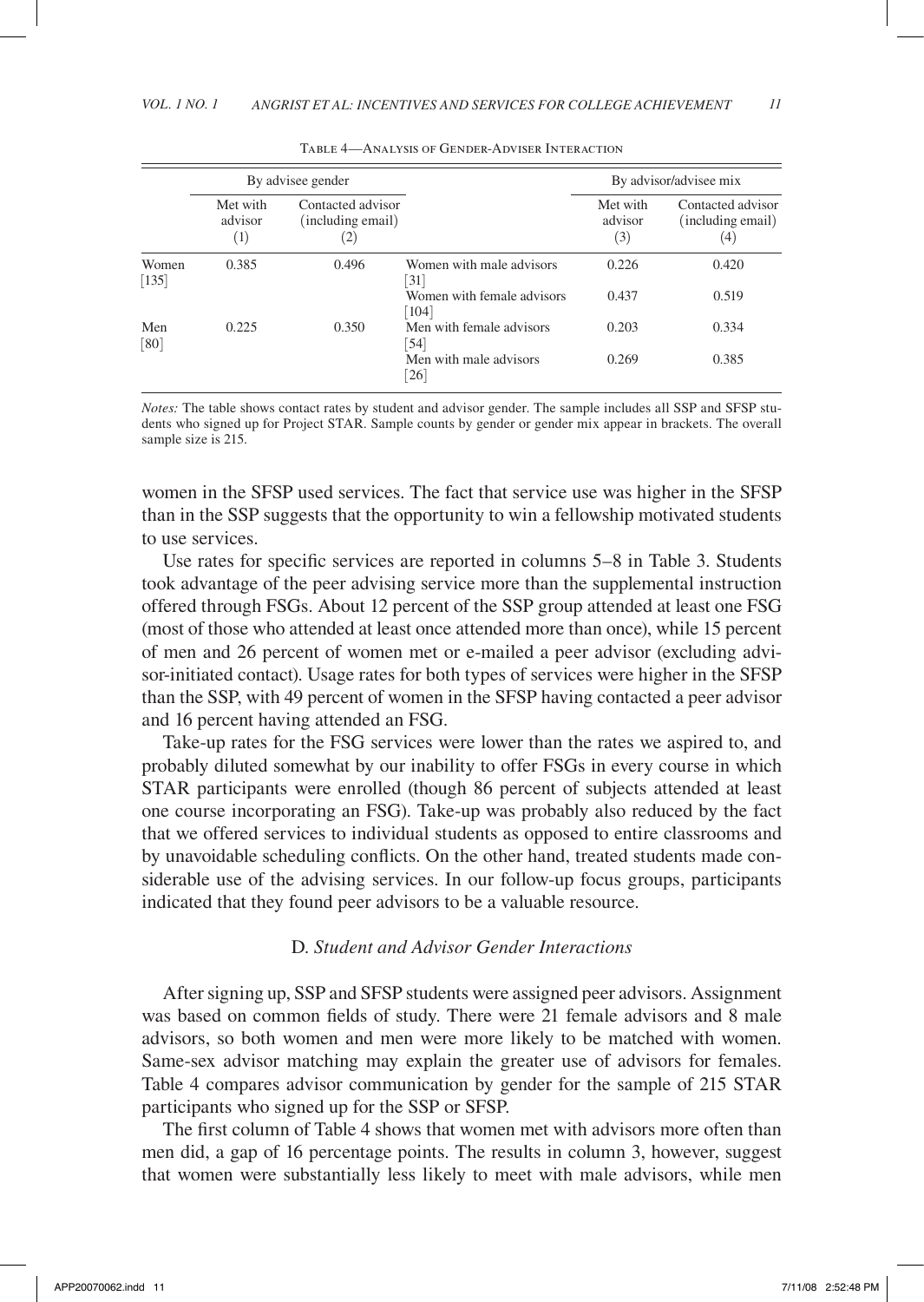were less likely to meet with female advisors. Students were also more likely to e-mail a same-sex advisor. These results point to a role for gender matching in the use of academic services. On the other hand, gender differences in sign up cannot be explained by the prevalence of female advisors since advisors were not assigned until after students signed up. Moreover, gender differences in the use of services remain for same-sex advisor pairs.

# E. *Evaluation Framework*

The bulk of the estimates reported below are intention-to-treat effects that make no adjustment for sign up. In cases where program effects are zero, a zero intention-to-treat effect implies a zero effect on participants. More generally, however, intention-to-treat effects are diluted by noncompliance. For example, some of those offered the fellowship program were ineligible for fellowships because they did not sign up. Likewise, students who did not sign up for the SSP and SFSP could not use services and were not contacted by peer advisors. This reduces the overall impact of the offer of treatment. The empirical section therefore concludes with a set of estimates that use the offer of services as an instrumental variable (IV) for program participation (i.e., sign-up). This generates an estimate of the effect of treatment on those who signed up to participate.

The IV adjustment works as follows. Let  $P_i$  denote participants (in this case, those who gave consent), and let  $Z_i$  denote the randomly assigned offer of treatment. The IV formula in this simple case is the adjustment to intention-to-treat effects originally proposed by Howard S. Bloom (1984):

$$
(1) \qquad E[Y_{1i} - Y_{0i} | P_i = 1] = \{E[Y_i | Z_i = 1] - E[Y_i | Z_i = 0]\} \div \Pr[P_i = 1 | Z_i = 1].
$$

This is the intention-to-treat effect divided by the compliance rate in the treatment group. A regression-adjusted estimate of the effect on program participants can be constructed using two-stage least squares  $(2SLS)$ , where  $Z_i$  acts as an instrument for  $P_i$ . The result is a covariate-weighted average effect of treatment on the treated (Guido W. Imbens and Angrist 1994). In the SSP and SFSP, a further distinction can be made between compliance via sign up and compliance via service use. But the availability of services and the weekly e-mails sent by peer advisors is an intervention to which all SSP and SFSP participants who signed up were exposed whether or not they actively sought services. In focus groups, treated students reported that they took note of the advisors' e-mails even if they did not respond. We therefore make no adjustment for the difference between sign-up and usage in the 2SLS analysis.

### **III. Results**

#### A. *Main Results*

Our analysis of achievement effects begins by looking at students' average grades in the fall semester and at their official GPAs at the end of the first year of study. The fall grade variable is a credit-weighted average on a 0–100 grading scale for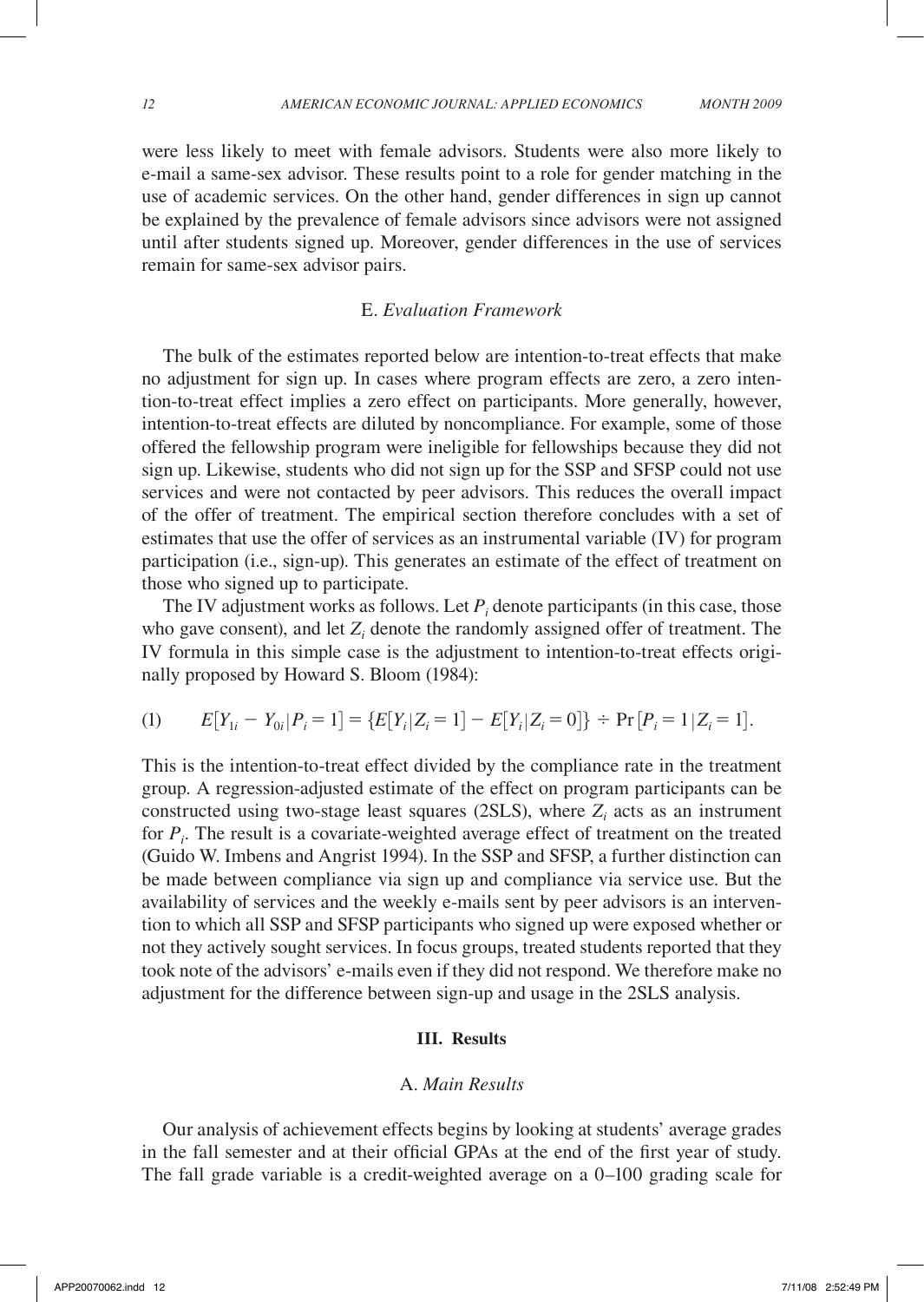|                         |                                | SFP by type                       |                                |                                | Any SFP             |                        |
|-------------------------|--------------------------------|-----------------------------------|--------------------------------|--------------------------------|---------------------|------------------------|
|                         | A11<br>(1)                     | Men<br>(2)                        | Women<br>(3)                   | A11<br>(4)                     | Men<br>(5)          | Women<br>(6)           |
| Panel A. Fall grade     |                                |                                   |                                |                                |                     |                        |
| Control mean            | 64.225<br>(11.902)             | 65.935<br>(11.340)                | 62.958<br>(12.160)             | 64.225<br>(11.902)             | 65.935<br>(11.340)  | 62.958<br>(12.160)     |
| <b>SSP</b>              | 0.349<br>[0.917]               | $-0.027$<br>[1.334]               | 0.737<br>$[1.275]$             | 0.344<br>[0.917]               | $-0.014$<br>[1.332] | 0.738<br>$[1.274]$     |
| <b>SFP</b>              | 1.824<br>$[0.847]**$           | 0.331<br>$[1.233]$                | 2.602<br>$[1.176]$ **          |                                |                     |                        |
| <b>SFSP</b>             | 2.702<br>$[1.124]$ **          | $-0.573$<br>$\lceil 2.010 \rceil$ | 4.205<br>$[1.325]$ ***         |                                |                     |                        |
| $SFP($ any $)$          |                                |                                   |                                | 2.125<br>$[0.731]$ ***         | 0.016<br>$[1.164]$  | 3.141<br>$[0.972]$ *** |
| <b>Observations</b>     | 1,255                          | 526                               | 729                            | 1,255                          | 526                 | 729                    |
| Panel B. First year GPA |                                |                                   |                                |                                |                     |                        |
| Control mean            | 1.805<br>(0.902)               | 1.908<br>(0.908)                  | 1.728<br>(0.891)               | 1.797<br>(0.904)               | 1.885<br>(0.910)    | 1.731<br>(0.894)       |
| <b>SSP</b>              | 0.073<br>$\lceil 0.066 \rceil$ | 0.011<br>$\lceil 0.107 \rceil$    | 0.116<br>$\lceil 0.082 \rceil$ | 0.071<br>$\lceil 0.066 \rceil$ | 0.008<br>$[0.107]$  | 0.116<br>[0.082]       |
| <b>SFP</b>              | 0.010<br>[0.064]               | $-0.110$<br>$\lceil 0.103 \rceil$ | 0.086<br>$\lceil 0.084 \rceil$ |                                |                     |                        |
| <b>SFSP</b>             | 0.210<br>$[0.092]$ **          | 0.084<br>$\lceil 0.162 \rceil$    | 0.267<br>$[0.117]**$           |                                |                     |                        |
| SFP(any)                |                                |                                   |                                | 0.079<br>[0.056]               | $-0.042$<br>[0.095] | 0.147<br>$[0.073]**$   |
| <b>Observations</b>     | 1,255                          | 526                               | 729                            | 1,255                          | 526                 | 729                    |

Table 5—Treatment Effects on First Year Outcomes in the Sample with Fall Grades

*Notes:* The table reports regression estimates of treatment effects on full grades and first-year GPA computed using the full set of controls. Robust standard errors are reported in brackets. The sample is limited to students registered for at least two courses as of November 1 with data on the relevant set of controls and at least one fall grade. The last three columns report estimates from a model that combines the SFP and SFSP treatment groups into "SFP  $(any)$ ."

\* Significant at the 10 percent level.

\*\* Significant at the 5 percent level.

\*\*\* Significant at the 1 percent level.

those who took one or more one-semester courses. This variable provides an initial measure of program impact. Although some students (about 11 percent) are omitted from the fall grades sample because they took no one-semester courses, membership in the fall grades sample appears to be unrelated to treatment status (as shown in Table 2). The first-year GPA variable is the registrar's official end-of-year grade point average, computed on a scale of  $0-4$ . For example, a GPA of 3.3 denotes a B+. This is the variable according to which STAR fellowships were awarded.

Students assigned to the SFP earned fall grades about 1.8 percentage points higher than students in the control group, while those assigned to the SFSP earned grades 2.7 points higher than controls. Both of these effects are significantly different from zero, as can be seen in the first column of panel A in Table 5, which reports treatment effects estimated in the pooled sample of men and women. The results reported in this and subsequent tables are from regressions including the same set of "all controls" used to construct the estimates in Tables 2 and 3.14

<sup>14</sup> Results with basic controls are similar, though the estimates for males with the smaller set of controls show a few marginally significant negative effects. The pattern of these effects is not consistent across outcomes,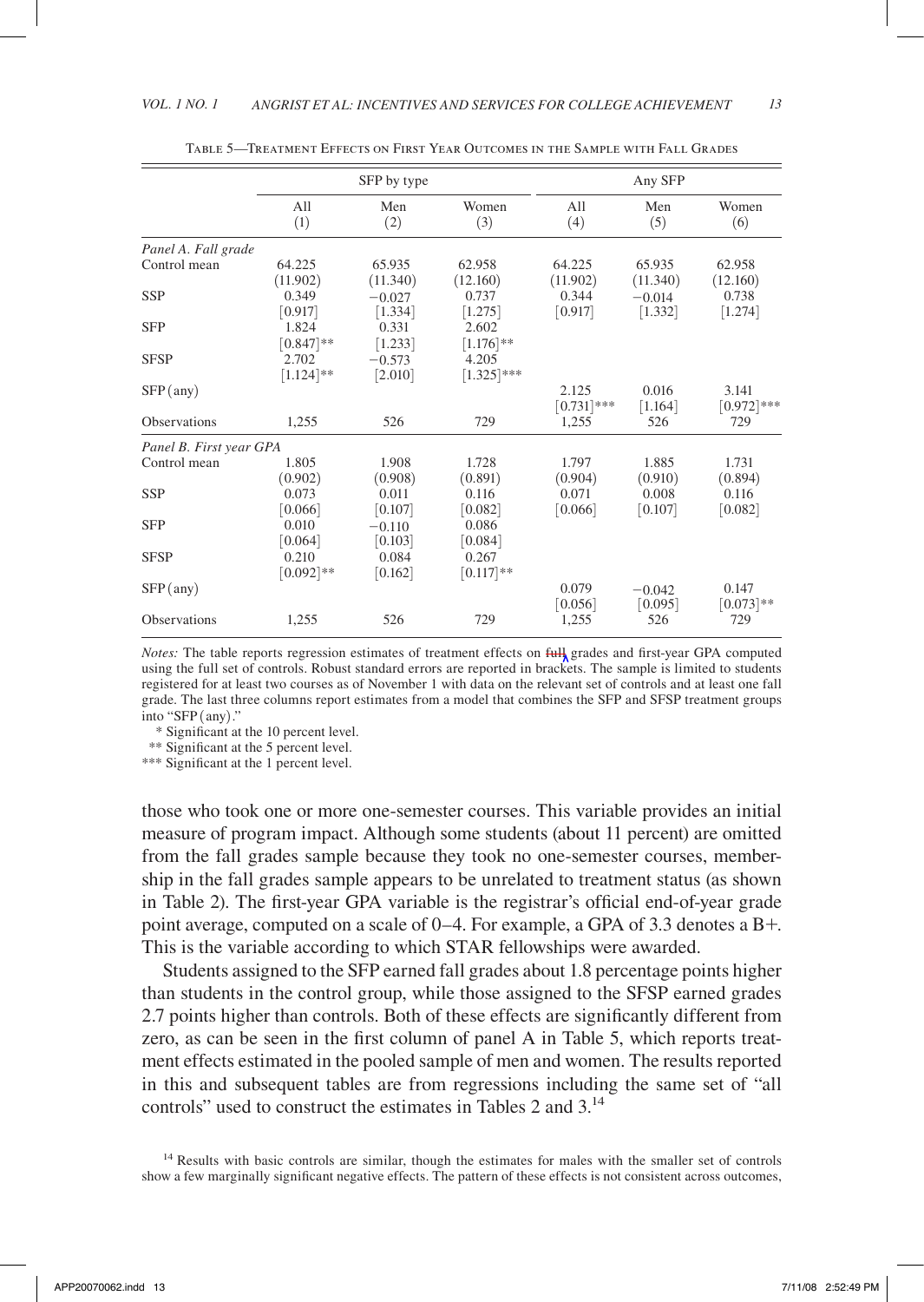Because both of the fellowship treatments produced substantial and significant effects on fall grades, we report estimates from models that pool these into a single "any-SFP" effect. Models with a single dummy indicating assignment to either the SFP or the SFSP generate a combined any-SFP effect of 2.1 (s.e.  $= 0.73$ ) reported in column 4. The fall grades estimates can be compared to a standard deviation of about 12. In contrast with the significant estimates for the two fellowship groups, the corresponding SSP effect is small and insignificant, though estimated with approximately the same precision as the SFP and SFSP effects.

The overall impact of both fellowship treatments on fall grades is driven entirely by large and significant effects on women. This is apparent in columns 2 and 3 of Table 5. Women assigned to the SFP earned a fall grade 2.6 points higher than the control group, while women assigned to the SFSP earned a fall grade 4.2 points higher than controls. Thus, the estimates for women suggest the combination of services and fellowships offered in the SFSP had a larger impact than fellowships alone. The average fellowship effect (i.e., combining the SFP and SFSP groups using a single any-SFP dummy) is 3.1 (s.e.  $= 0.97$ ). In contrast with the results for women, the estimated effects of both fellowship treatments on men are much smaller, and none are significantly different from zero.

The first-year GPA results are weaker than the fall grades results, as can be seen in panel B of Table 5 (these results use the same sample as used for panel A). In particular, by the end of the first year, the SFP effects on women had faded. The estimated SFP effect on women's first-year GPA is  $0.086$  (s.e.  $= 0.084$ ), not too far from the insignificant SSP effect of 0.12 (s.e.  $= 0.082$ ). On the other hand, the effect of the SFSP treatment remains large and significant at about 0.27 (s.e.  $= 0.12$ ) for women and  $0.21$  (s.e.  $= 0.092$ ) overall. Again, the overall result is driven by the effect on women. In standard deviation units, the SFSP effect on GPAs for women is only a little smaller than the corresponding fall grades effect  $(0.3\sigma$  versus  $0.35\sigma$ ). Combining both the SFP and the SFSP estimates in a single any-SFP effect generates a significant GPA result for women of about  $0.15$  (s.e.  $= 0.073$ ). In standard deviations units, this is markedly smaller than the corresponding any-SFP effect on fall grades because there is no SFP-only effect on GPA.

The first-year GPA effects in the full sample are similar to those in the sample with fall grades. The full-sample GPA results are reported in panel A of Table 6 separately for year one and year two. Similar to the corresponding estimate in Table 5, the SFSP effect on women's first-year GPA is  $0.24$  (s.e.  $= 0.11$ ). Again, the estimated effects on men are small and insignificant, as is the estimated effect of SFP-only (for men this estimate is negative).

A striking finding that emerges from Table 6 is the persistence of SFSP program effects on the GPAs of women into the second year. This estimate, at  $0.28$  (s.e.  $= 0.11$ ), differs only slightly from the first-year effects. Thus, the SFSP treatment appears to have generated a robust improvement in performance that extended beyond the one-

treatment types, or years, and therefore seems likely to be due to chance. It is also worth noting that the treatment effects reported here differ somewhat from those in our initial December 2006 National Bureau of Economic Researach (NBER) working paper where we reported preliminary findings. In 2007, we received more complete and more accurate administrative records. These records were used to construct the estimates reported here, in our 2007 IZA Working paper, and in our final report to CMSF (Angrist et al. 2008).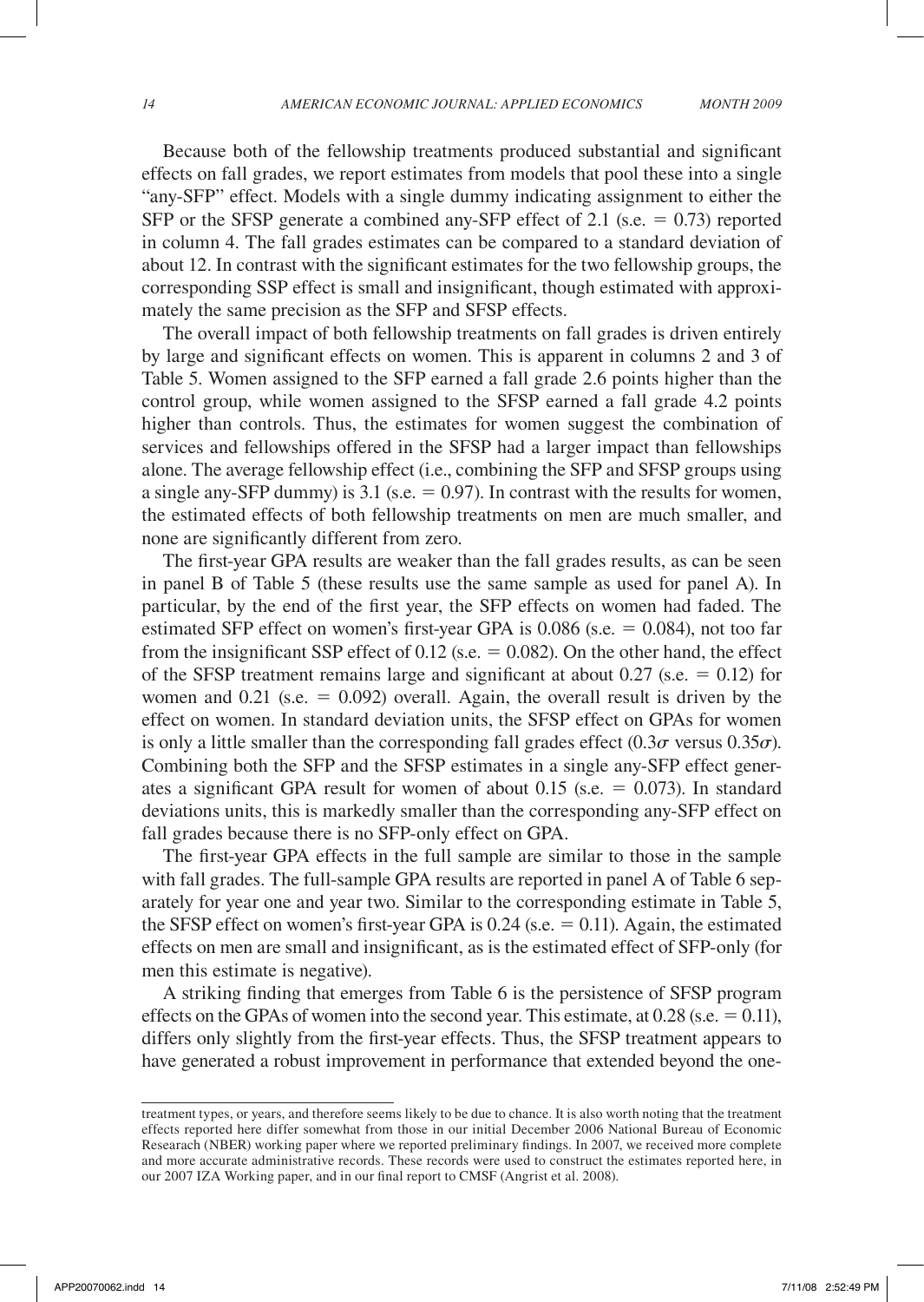|                                | Year 1                          |                       |                       | Year 2                |                       |                       |  |
|--------------------------------|---------------------------------|-----------------------|-----------------------|-----------------------|-----------------------|-----------------------|--|
|                                | All                             | Men                   | Women                 | All                   | Men                   | Women                 |  |
|                                | (1)                             | (2)                   | (3)                   | (4)                   | (5)                   | (6)                   |  |
| Panel A. GPA                   |                                 |                       |                       |                       |                       |                       |  |
| Control mean                   | 1.794                           | 1.871                 | 1.739                 | 2.040                 | 2.084                 | 2.008                 |  |
|                                | (0.915)                         | (0.904)               | (0.920)               | (0.884)               | (0.901)               | (0.871)               |  |
| <b>SSP</b>                     | 0.011                           | 0.017                 | 0.002                 | 0.050                 | $-0.021$              | 0.090                 |  |
|                                | [0.063]                         | $[0.102]$             | [0.080]               | [0.074]               | $[0.121]$             | $\lceil 0.092 \rceil$ |  |
| <b>SFP</b>                     | $-0.040$                        | $-0.144$              | 0.038                 | $-0.018$              | $-0.081$              | 0.030                 |  |
|                                | $\lceil 0.061 \rceil$           | [0.098]               | [0.080]               | [0.066]               | 0.108                 | $\lceil 0.085 \rceil$ |  |
| <b>SFSP</b>                    | 0.168                           | 0.016                 | 0.244                 | 0.072                 | $-0.170$              | 0.276                 |  |
|                                | $[0.086]$ *                     | [0.146]               | $[0.111]$ **          | [0.091]               | $[0.161]$             | $[0.106]$ ***         |  |
| Observations                   | 1.399                           | 577                   | 822                   | 1,241                 | 521                   | 720                   |  |
| Panel B. On Probation/withdrew |                                 |                       |                       |                       |                       |                       |  |
| Control mean                   | 0.221                           | 0.159                 | 0.266                 | 0.247                 | 0.253                 | 0.243                 |  |
|                                | (0.415)                         | (0.366)               | (0.443)               | (0.431)               | (0.435)               | (0.429)               |  |
| <b>SSP</b>                     | $-0.015$                        | 0.016                 | $-0.039$              | 0.017                 | 0.002                 | 0.044                 |  |
|                                | [0.031]                         | $\lceil 0.045 \rceil$ | [0.043]               | [0.033]               | $\lceil 0.051 \rceil$ | $\lceil 0.045 \rceil$ |  |
| <b>SFP</b>                     | $-0.021$                        | 0.012                 | $-0.055$              | 0.008                 | 0.011                 | $-0.005$              |  |
|                                | $\lceil 0.031 \rceil$           | $\lceil 0.049 \rceil$ | 0.041                 | [0.032]               | [0.053]               | $\lceil 0.041 \rceil$ |  |
| <b>SFSP</b>                    | $-0.069$                        | $-0.022$              | $-0.100$              | $-0.053$              | 0.014                 | $-0.097$              |  |
|                                | $[0.036]*$                      | $\lceil 0.055 \rceil$ | $[0.051]$ **          | $\lceil 0.038 \rceil$ | $\lceil 0.066 \rceil$ | $[0.047]**$           |  |
| Observations                   | 1,418                           | 590                   | 828                   | 1,418                 | 590                   | 828                   |  |
| Panel C. Good standing         |                                 |                       |                       |                       |                       |                       |  |
| Control mean                   | 0.466                           | 0.486                 | 0.451                 | 0.633                 | 0.643                 | 0.626                 |  |
|                                | (0.499)                         | (0.500)               | (0.498)               | (0.482)               | (0.480)               | (0.484)               |  |
| <b>SSP</b>                     | 0.042                           | $-0.058$              | 0.104                 | $-0.023$              | $-0.019$              | $-0.032$              |  |
|                                | [0.035]                         | $[0.055]$             | $[0.046]$ **          | [0.036]               | $\lceil 0.056 \rceil$ | [0.048]               |  |
| <b>SFP</b>                     | 0.021                           | $-0.041$              | 0.071                 | 0.012                 | 0.000                 | 0.035                 |  |
|                                | $\lceil 0.035 \rceil$           | 0.056                 | [0.047]               | [0.035]               | $[0.059]$             | $\lceil 0.044 \rceil$ |  |
| <b>SFSP</b>                    | 0.062                           | $-0.023$              | 0.108                 | 0.085                 | 0.020                 | 0.131                 |  |
|                                | [0.048]                         | [0.077]               | $[0.065]*$            | $[0.043]$ **          | [0.071]               | $[0.055]$ **          |  |
| Observations                   | 1,418                           | 590                   | 828                   | 1,418                 | 590                   | 828                   |  |
| Panel D. Credits earned        |                                 |                       |                       |                       |                       |                       |  |
| Control mean                   | 2.363                           | 2.453                 | 2.298                 | 2.492                 | 2.468                 | 2.509                 |  |
|                                | (0.986)                         | (1.069)               | (0.917)               | (1.502)               | (1.525)               | (1.486)               |  |
| <b>SSP</b>                     | 0.054                           | $-0.066$              | 0.130                 | $-0.098$              | $-0.176$              | $-0.070$              |  |
|                                | [0.073]                         | [0.109]               | $\lceil 0.101 \rceil$ | [0.115]               | $[0.175]$             | [0.153]               |  |
| <b>SFP</b>                     | $-0.012$                        | $-0.157$              | 0.084                 | 0.027                 | 0.155                 | $-0.024$              |  |
|                                | 0.064                           | 0.106                 | $\lceil 0.082 \rceil$ | $\lceil 0.108 \rceil$ | [0.180]               | 0.137                 |  |
| <b>SFSP</b>                    | 0.092                           | $-0.196$              | 0.269                 | 0.072                 | $-0.240$              | 0.280                 |  |
|                                | $\left\lceil 0.087\right\rceil$ | $\lceil 0.150 \rceil$ | $[0.108]$ **          | [0.130]               | $\lceil 0.206 \rceil$ | $\lceil 0.172 \rceil$ |  |
| Observations                   | 1,418                           | 590                   | 828                   | 1,418                 | 590                   | 828                   |  |

Table 6—Treatment Effects on First and Second Year Outcomes

*Notes:* The table reports regression estimates of treatment effects computed using the full set of controls. Robust standard errors are reported in brackets. The sample is limited to students registered for at least two courses as of November 1, with data on the relevant set of controls. The GPA outcome samples include students with a GPA for each year. The probation variable indicates academic probation in the first year and probation or withdrawal in the second year. The credits earned and good standing variables are zero in the second year for those who withdrew. SFSP treatment effects for men and women are significantly different at the 5 percent level or better for year two GPA, credits earned in year one, and credit-weighted GPA in both years. The sex difference in effects on year two credits earned is significant at the 10 percent level.

\* Significant at the 10 percent level.

\*\* Significant at the 5 percent level.

\*\*\* Significant at the 1 percent level.

year period in which fellowships were awarded. Consistent with the fact that fellowships alone did not lead to better outcomes, the improvement in second-year GPA suggests the SFSP intervention led to a lasting improvement in study habits or skills.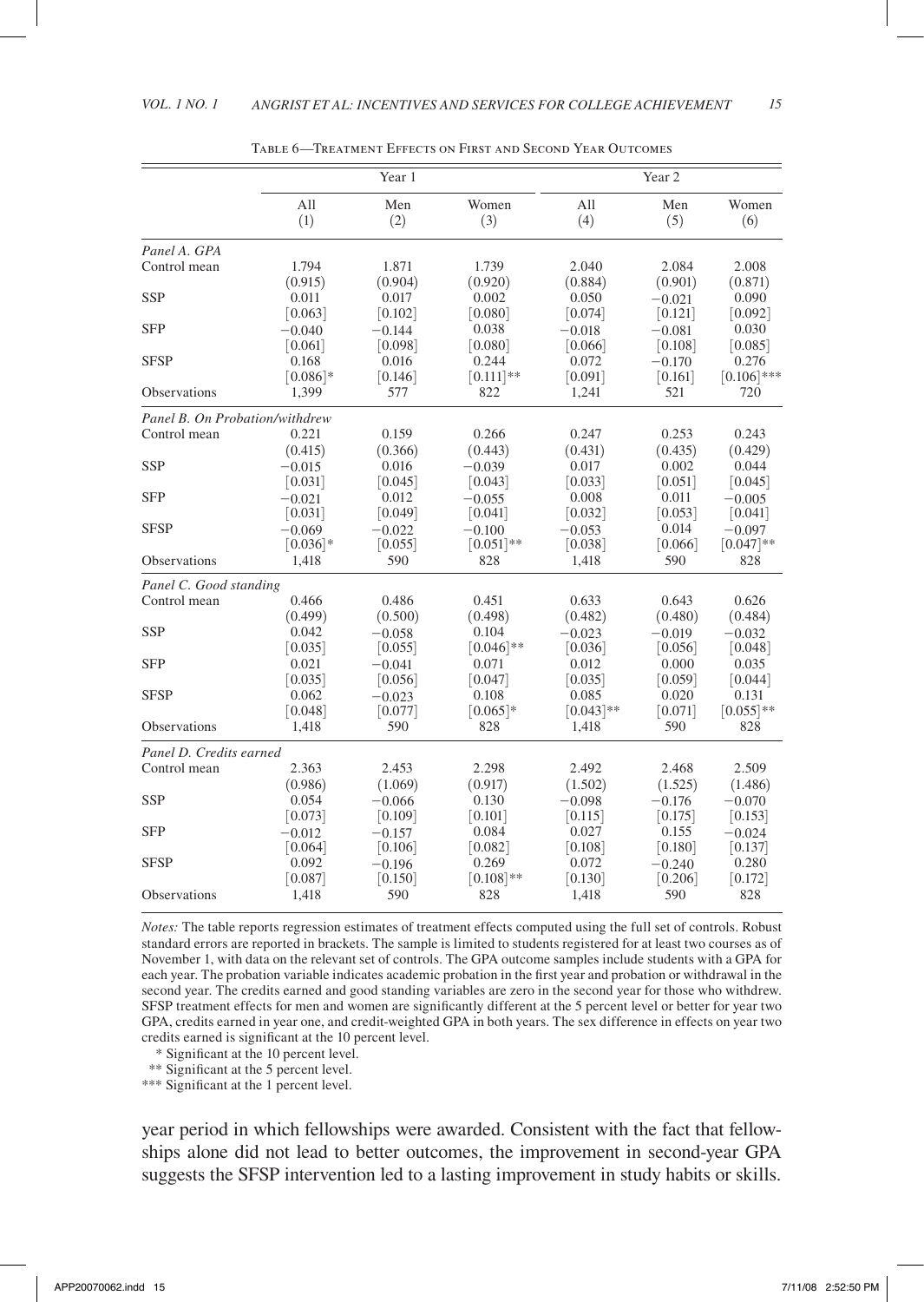An alternative measure of student academic performance is academic probation. Students with an average GPA below 1.5 after attempting to complete 4 credits are placed on academic probation and are at risk of suspension.<sup>15</sup> Many students spend time on probation. For example, 22 percent of the control group in our study were on academic probation at the end of their first year.

The SFSP intervention appears to have reduced the proportion of students on probation at the end of their first year of school, a result that can be seen in panel B of Table 6. The overall reduction is  $6.9$  (s.e.  $= 3.6$ ) percentage points in the combined sample of men and women. For women, the SFSP effect on the first-year probation rates is  $-0.10$  (s.e. = 0.051), a substantial reduction. On the other hand, the probation rates for men in the SFSP group are only slightly (and insignificantly) lower than the probation rates in the control group. Like the GPA effects in panel A, treatment effects on women's probation rates continued in the second year. The secondyear probation effect on SFSP women, reported in column 6 of Table 6, declines to  $-0.097$  (s.e. = 0.047), with an insignificant  $-0.053$  (s.e. = 0.038) effect overall.<sup>16</sup>

A potential problem with the probation outcome is the fact that a student must have attempted to complete at least four credits to be classified as being on probation. Many students take a lighter load and should not necessarily be seen as making good progress in their studies even though they are not on probation. Panel C of Table 6 therefore shows results for an alternative measure of academic standing, a "Good Standing" variable that identifies students who have attempted at least four credits and are not on probation. About 47 percent of first-year students were in good standing at the end of the year. Mirroring the probation results, women in the SFSP treatment group were substantially and significantly more likely than controls to be in good standing at the end of the first and second years. The SSP treatment group was also more likely than the control group to be in good standing, with an effect the same size as for the SFSP group. In contrast with the SFSP results, however, the SSP effect on good standing is not corroborated by effects on GPA or probation.

Panel D in Table 6 shows estimated effects on total credits earned, with a zero recorded for students who had withdrawn by the second year (effects on withdrawal are not significant). In addition to benefiting from an increase in grades, the results indicate that women in the SFSP treatment group earned more credits than those in the control group. The estimated treatment effect on credits is  $0.27$  (s.e.  $= 0.11$ ) in the first year and  $0.28$  (s.e.  $= 0.17$ ) in the second year. The credits earned and academic standing results are encouraging. They suggest that, for women at least, the SFSP treatment achieved a hoped-for result—an improvement in the rate at which students progress through their studies.<sup>17</sup>

<sup>&</sup>lt;sup>15</sup> A credit is awarded for each year-long course successfully completed. A half of a credit is awarded for each one-semester course successfully completed.

<sup>&</sup>lt;sup>16</sup> This second-year variable codes students who have withdrawn in the second year as on probation.<br><sup>17</sup> In view of the similarity of the GPA results across years, we also constructed more precise estimates of a common treatment effect by stacking first- and second-year observations (with standard errors clustered by student). Stacked estimation generated a significant treatment effect for women in the SFSP treatment group with 10–20 percent reduction in standard errors relative to single-year estimates. See Table 7 for an example. We also looked at a credit-weighted GPA outcome variable, constructed as GPA  $\times$  (credit units completed/5). Consistent with the GPA and credits-earned outcomes, the SFSP had a strong positive effect on credit-weighted GPA for SFSP women.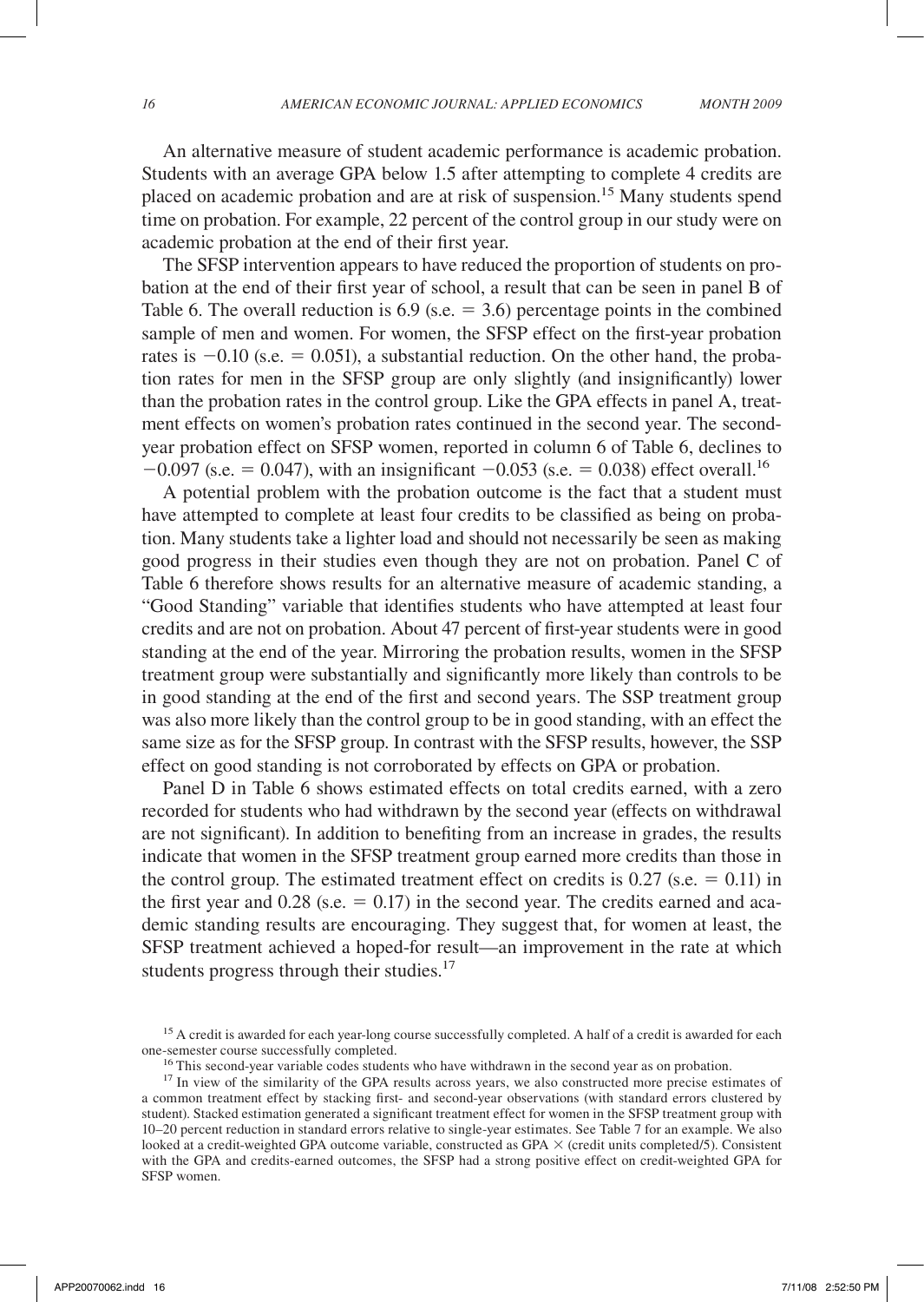

Figure 1a. Males' Normalized First-Year GPA

*Note:* These figures plot the smoothed kernel densities of first year GPA.



Figure 1b. Females' Normalized First-Year GPA

*Note:* These figures plot the smoothed kernel densities of first year GPA.

#### B. *Effects on the Grade Distribution*

The results in Table 6 suggest the STAR intervention had an impact on female students who were at risk of probation or loss of academic standing. These relatively low-achievers were not very likely to win fellowships, raising the question of whether all of the students affected were in this low achieving group. To investigate this further, Figures 1A and 1B plot the GPA distribution for each of the STAR treatment groups along with the GPA distribution in the control group separately for men and women. The GPA variable in these plots is adjusted for high school GPA to produce the same award thresholds for all students.<sup>18</sup>

<sup>&</sup>lt;sup>18</sup> Specifically, the college GPA variable in this figure equals GPA  $+ 0.3$  for those in the lowest high school GPA quartile and GPA  $-0.3$  for those in the second highest high school GPA quartile.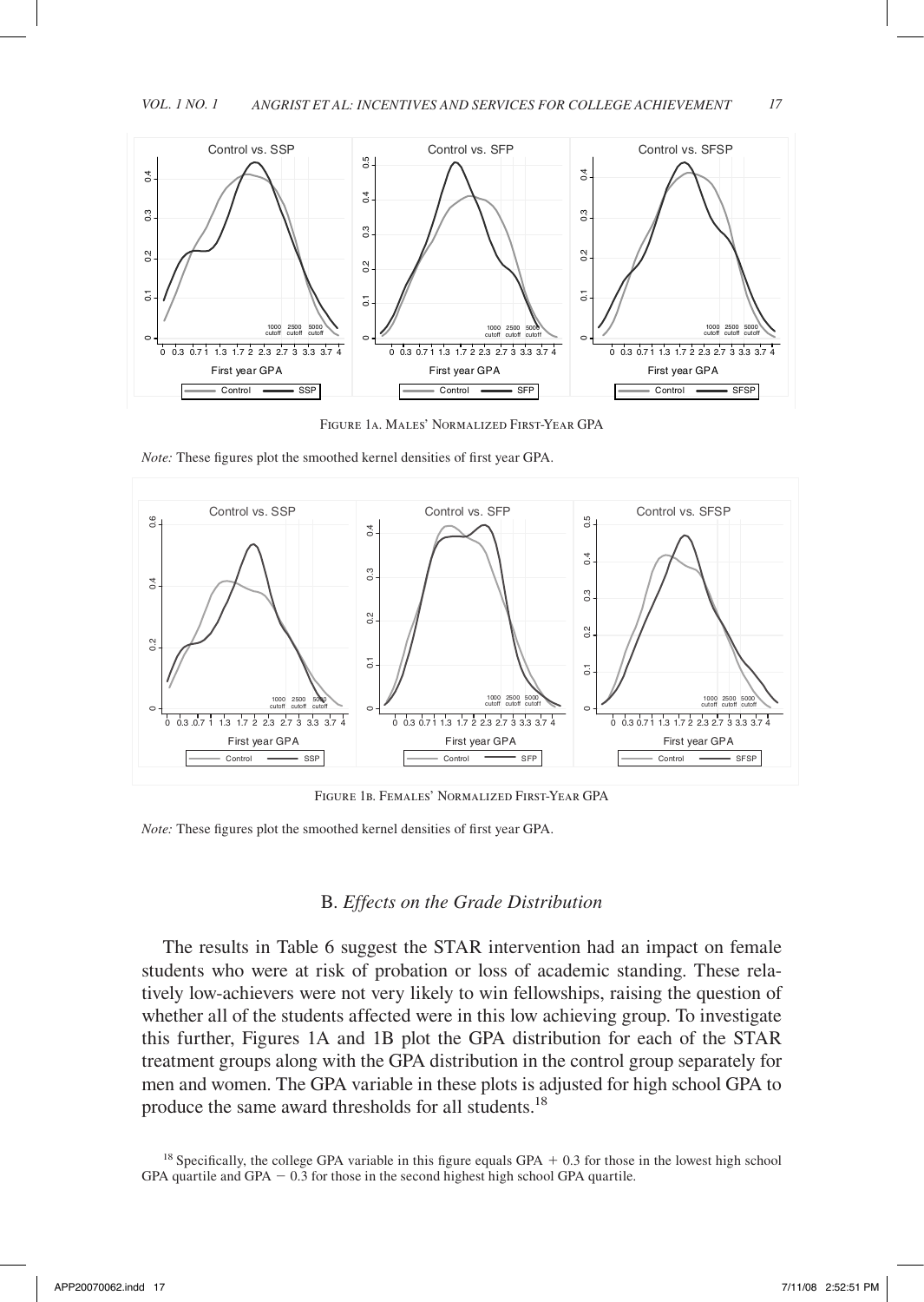Consistent with the estimates in Tables 5 and 6, Figure 1A offers little evidence of a systematic shift in any of the grade distributions for men. Among women, the clearest evidence of a shift appears for the SFSP group, with a distribution moved to the right almost everywhere except for a segment where the treatment and control densities overlap. The clearest distribution shift is in the lower-middle portion of the grade distribution. As in panels B and C of Table 6, the SFSP intervention appears to have reduced the number of women with GPAs low enough to put them on probation. Moreover, the GPA shift appears more marked in areas of the grade distribution below the STAR fellowship award thresholds (also indicated in the figure). This suggests the program might have been more effective with lower fellowship targets.<sup>19</sup>

Treatment effects on the GPA distribution are further quantified in Table 7, which reports quantile regression estimates at the upper and lower deciles, upper and lower quartiles, and the median. To increase precision, and in view of the similarity of the results across years, this table was constructed using stacked data from year one and year two of the experiment. As a benchmark, the first column of the table reports OLS estimates using stacked data. These results are similar to those reported in Table 6, though somewhat more precise. For example, the SFSP effect for females in the two-year sample is 0.264 with a standard error of 0.094, below both single-year standard errors of around 0.11.

The largest SFSP effect on the GPA distribution occurs at the 0.1 quantile, a finding that lines up with the GPA distribution shifts seen in the figures. But there is reasonably clear evidence of a shift at higher quantiles as well. In particular, effects at the 0.75 and 0.9 quantiles are close to the lower quartile impact of  $0.271$  (s.e.  $=$ 0.125). The smallest quantile effect is at the median, an estimate of 0.187 (s.e.  $=$ 0.125). Thus, the quantile regression estimates provide less evidence of a skewed impact than do the figures.

In this context, however, it's important to note that quantile regression estimates capture a conditional distribution shift: the effect of treatment with other included covariates held constant. The relatively flat quantile profile may mask overall asymmetry if treatment effects vary with included covariates.<sup>20</sup> In panel C of Table 7, we therefore report a set of SFSP effects using alternative sets of controls. When the only controls are high school GPA and a year dummy, the pattern of quantile effects is similar to that estimated with all controls. Interestingly, however, the quantile profile shows a relatively larger impact at the median and below when the

<sup>&</sup>lt;sup>19</sup> To further investigate the location of the STAR-induced distribution shift, we coded a dummy for theoretical fellowship eligibility in both the treatment and control groups and used this as the dependent variable in a regression on treatment dummies and covariates. Roughly 16 percent of all control students finished their first year with a GPA that qualified for a \$1,000 payment. The eligibility rates for students in the treatment groups were similar. There was an increase in the likelihood that women in both fellowship groups met the standard for a \$1,000 award, 0.071 in the SFSP group, but this difference is not significantly different from zero (s.e.  $= 0.47$ ). There was a marginally significant 0.067 gain in \$5,000 eligibility rates for SFSP women. The SSP does not appear to have affected fellowship eligibility. In all, 43 students from the SFP (10 males and 33 females) received a fellowship, as did 29 students from the SFSP (12 males and 17 females).

<sup>&</sup>lt;sup>20</sup> The distinction between conditional and marginal quantile treatment effects is emphasized in recent work by Sergio Firpo (2007) and Markus Frölich and Blaise Melly (2007), who provide methods for the estimation of marginal treatment effects from conditional treatment effects. By virtue of random assignment, however, both the estimator proposed by Firpo (2007) and standard quantile regression without controls estimate the unconditional quantile treatment effect.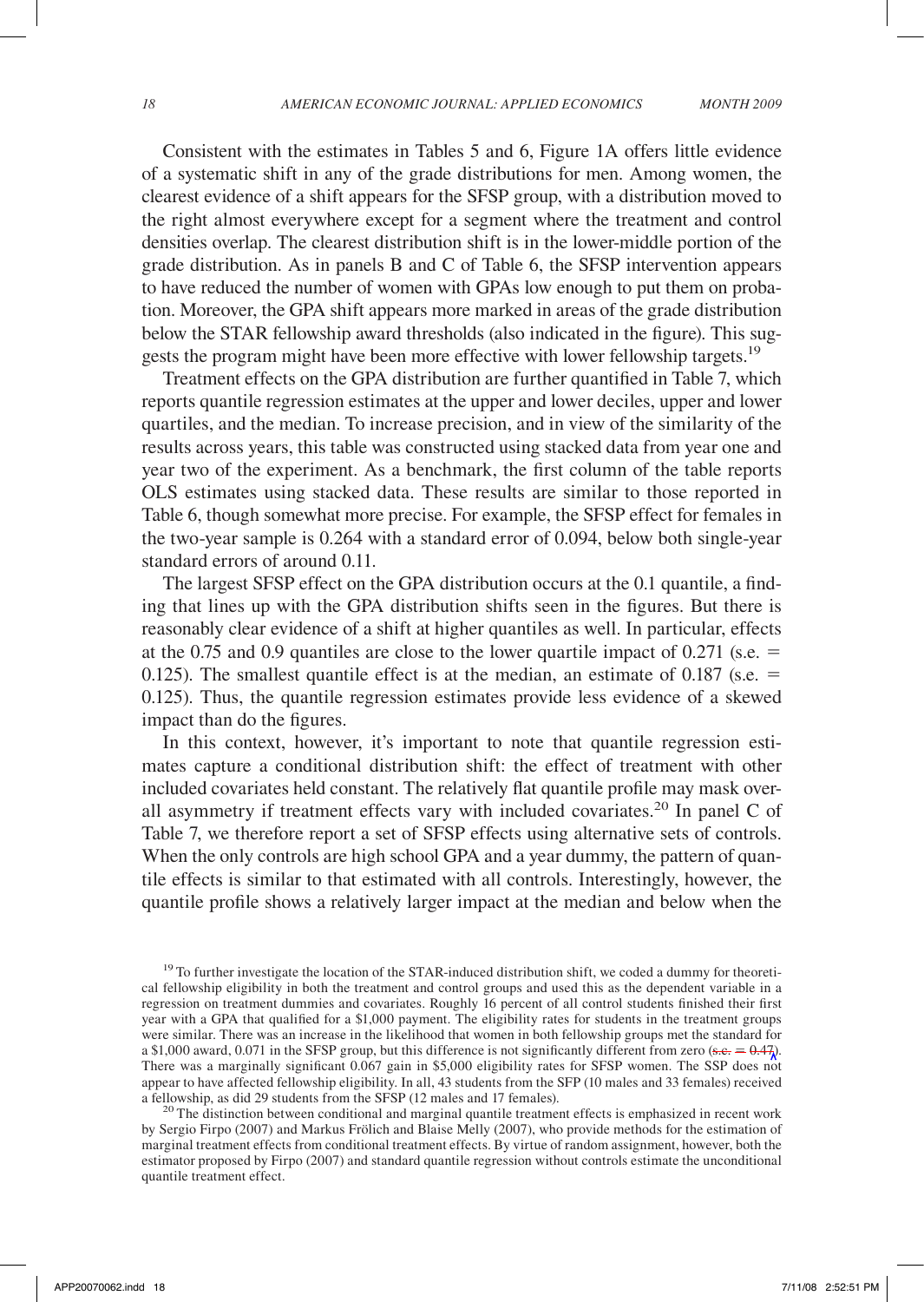|                                                              | <b>OLS</b>            | Quantile regressions  |                       |              |                       |               |  |  |
|--------------------------------------------------------------|-----------------------|-----------------------|-----------------------|--------------|-----------------------|---------------|--|--|
|                                                              |                       | 0.1                   | 0.25                  | 0.5          | 0.75                  | 0.9           |  |  |
| Quantile                                                     | (1)                   | (2)                   | (3)                   | (4)          | (5)                   | (6)           |  |  |
| Panel A. Males                                               |                       |                       |                       |              |                       |               |  |  |
| Control                                                      | 1.972                 | 0.750                 | 1.340                 | 2.040        | 2.660                 | 3.140         |  |  |
| mean or quantile                                             | (0.908)               |                       |                       |              |                       |               |  |  |
| <b>SSP</b>                                                   | $-0.005$              | $-0.075$              | 0.038                 | 0.107        | 0.039                 | $-0.063$      |  |  |
|                                                              | [0.096]               | [0.174]               | $[0.162]$             | [0.123]      | $\lceil 0.119 \rceil$ | [0.134]       |  |  |
| <b>SFP</b>                                                   | $-0.108$              | $-0.015$              | $-0.045$              | $-0.185$     | $-0.204$              | $-0.084$      |  |  |
|                                                              | [0.088]               | $[0.159]$             | $\lceil 0.143 \rceil$ | [0.1150]     | [0.128]               | [0.149]       |  |  |
| <b>SFSP</b>                                                  | $-0.078$              | $-0.195$              | $-0.211$              | $-0.108$     | 0.120                 | 0.210         |  |  |
|                                                              | $\lceil 0.137 \rceil$ | $[0.221]$             | $[0.227]$             | $[0.209]$    | $[0.192]$             | [0.154]       |  |  |
| <b>Observations</b>                                          |                       | 1,091                 |                       |              |                       |               |  |  |
| Panel B. Females                                             |                       |                       |                       |              |                       |               |  |  |
| Control                                                      | 1.865                 | 0.630                 | 1.225                 | 1.900        | 2.530                 | 3.080         |  |  |
| mean or quantile                                             | (0.907)               |                       |                       |              |                       |               |  |  |
| <b>SSP</b>                                                   | 0.043                 | $-0.065$              | 0.088                 | 0.131        | 0.088                 | $-0.074$      |  |  |
|                                                              | $\lceil 0.075 \rceil$ | [0.143]               | $\lceil 0.137 \rceil$ | [0.09600]    | [0.093]               | $[0.092]$     |  |  |
| <b>SFP</b>                                                   | 0.037                 | 0.014                 | $-0.044$              | 0.003        | 0.067                 | $-0.013$      |  |  |
|                                                              | [0.073]               | $\lceil 0.101 \rceil$ | [0.106]               | [0.09800]    | [0.0920]              | [0.099]       |  |  |
| <b>SFSP</b>                                                  | 0.264                 | 0.389                 | 0.271                 | 0.187        | 0.269                 | 0.296         |  |  |
|                                                              | $[0.094]$ ***         | $[0.150]$ ***         | $[0.125]$ **          | $[0.125]$    | $[0.1460]$ *          | $[0.1190]$ ** |  |  |
| <b>Observations</b>                                          |                       | 1,540                 |                       |              |                       |               |  |  |
| Panel C. Female SFSP effects with limited sets of covariates |                       |                       |                       |              |                       |               |  |  |
| Control for year and high school GPA quartile                |                       |                       |                       |              |                       |               |  |  |
| <b>SFSP</b>                                                  | 0.283                 | 0.310                 | 0.190                 | 0.240        | 0.250                 | 0.240         |  |  |
|                                                              | $[0.093]$ ***         | $[0.1430]$ **         | $\lceil 0.141 \rceil$ | $[0.101]$ ** | [0.1580]              | $[0.1350]$ *  |  |  |
| Control only for year                                        |                       |                       |                       |              |                       |               |  |  |
| <b>SFSP</b>                                                  | 0.221                 | 0.280                 | 0.220                 | 0.220        | 0.190                 | 0.010         |  |  |
|                                                              | $[0.1]$ **            | [0.2060]              | $\lceil 0.146 \rceil$ | $[0.104]$ ** | [0.130]               | [0.2260]      |  |  |
| <b>Observations</b>                                          |                       |                       | 1.540                 |              |                       |               |  |  |

TABLE 7-OLS AND QUANTILE TREATMENT EFFECTS ON GPA (Stacked)

*Notes:* Standard errors are reported in brackets; standard deviations are in parentheses in column 1. Standard errors are clustered at the student level. Quantile standard errors are bootstrapped using 500 replications. The sample stacks first- and second-year data on students registered for at least two classes as of November 1 who had valid values for the dependent variable and for the full set of controls. The models in panels  $(A)$  and  $(B)$  control for year and the full set of controls. The models in the first line of panel  $(C)$  control for year and high school GPA quartile. The models in the second line of panel  $(C)$  control only for year.

\* Significant at the 10 percent level.

\*\* Significant at the 5 percent level.

\*\*\* Significant at the 1 percent level.

high school GPA variable is dropped. In particular, the estimated effect at the 0.75 quantile becomes smaller without the high school GPA controls, while the significant effect at the 0.9 quantile becomes insignificant and close to zero. This suggests that the SFSP shifted the entire distribution of scores for students with low high school GPAs (a conditional location shift) with less of an effect on better students.

# C. *Subgroup Effects*

The results above paint a reasonably clear picture of substituted SFSP achievement effects for women but not for men. The results for other subgroups, however, are not as clear cut. We estimated heterogeneous effects by high school GPA, expected hours of work, self-reported funding concerns, and parents' educational attainment.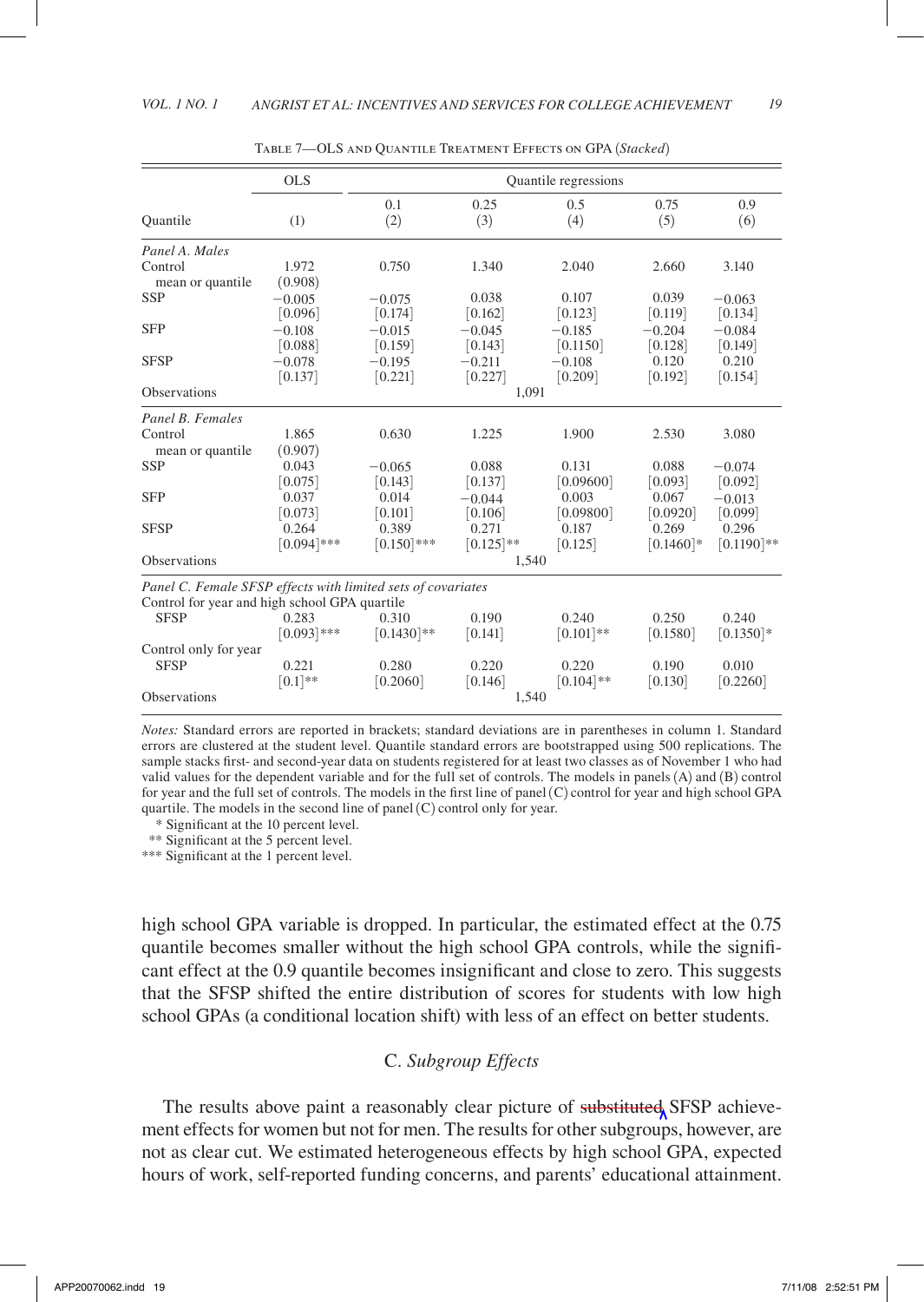The additional analysis generated inconsistencies that may be due to chance variation. This fact, combined with a lack of strong prior beliefs to guide the subgroup inquiry, makes the analysis inconclusive. In the case of men and women, in contrast, there is considerable evidence from earlier evaluations that we might expect strong sex differentials in treatment effects. The pattern of estimates by sex is robustly consistent with this view.

The subgroup results are briefly summarized here. For a full report, see Angrist et al. (2008), available on request. For students with below median high school grades, SFSP effects on first-year GPA and credits earned are higher for those with a better high school record but about the same when looking at total credits earned. When stratified by expected employment, the estimated first-year GPA effects for SFSP women are higher among those expecting to work more but similar in the second year. There is little meaningful variation in treatment effects according to whether or not students were concerned about funding.

Perhaps the clearest pattern coming out of the subgroup analysis is that the SFSP effects are larger for women whose parents did not attend college. Specifically, the GPA and total credits earned results are significantly higher for first-college-generation SFSP women than for those whose parents had at least some college education. In fact, estimated treatment effects on first-year credits earned are also marginally significant for SFP and SSP women in the first-generation group. It should be noted, however, that we did not find parallel results in other breakdowns that are correlated with socioeconomic status. The estimated effects of SSP and SFP are consistently zero across most cuts of the data.

#### D. *Two-Stage Least Squares Estimates*

Intention-to-treat effects are diluted by the fact that some treated students failed to sign up and were therefore ineligible to participate in STAR programs. We refer to students who signed up as participants. The average effect of treatment on participants provides a better indicator of the impact of treatment on the subpopulation that was directly affected by incentives and services. Moreover, in a future intervention of this sort, we might expect sign-up rates to be higher or simply extend services and incentives to all members of the freshman class. As a practical matter, effects on participants are larger than intention-to-treat effects, with the proportional increase equal to the reciprocal of the treatment-group-specific sign-up rate.

Estimates of the effect of each STAR treatment on participants were constructed using a model that parallels the intention-to-treat specifications. The first version of this model allows separate effects on participants in each program. In particular, we used studied first and second year data to estimate the following equation by 2SLS:

(2) 
$$
y_{it} = X_i'\delta_t + \alpha s s p_i^* + \beta s f p_i^* + \gamma s f s p_i^* + \xi_i + \varepsilon_{it},
$$

where  $ssp_i^*$ ,  $sfp_i^*$ , and  $sfsp_i^*$  indicate program participants (i.e., those who signed up). The participation variables were treated as endogenous and the three program-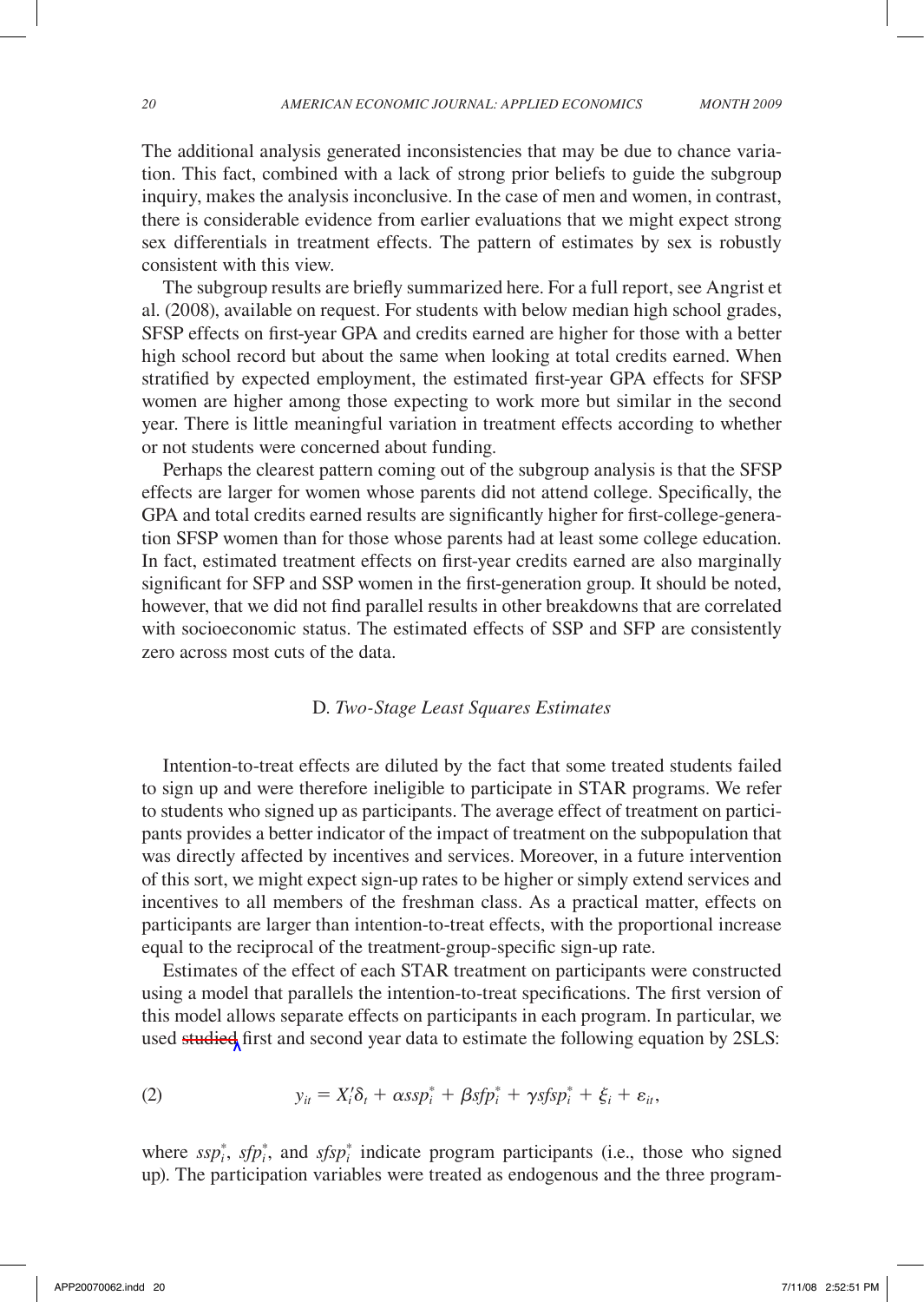|                         | <b>GPA</b>                     |                      |                           | On probation/withdrew          |                                | Credits earned                |  |
|-------------------------|--------------------------------|----------------------|---------------------------|--------------------------------|--------------------------------|-------------------------------|--|
|                         | SFP by type<br>(1)             | Any SFP<br>(2)       | SFP by type<br>(3)        | Any SFP<br>(4)                 | SFP by type<br>(5)             | Any SFP<br>(6)                |  |
| Control mean            | 1.865<br>(0.907)               |                      | 0.254<br>(0.436)          |                                | 2.404<br>(1.239)               |                               |  |
| SSP sign-up             | 0.071<br>$\lceil 0.126 \rceil$ | 0.068<br>$[0.124]$   | 0.004<br>[0.053]          | 0.005<br>$\lceil 0.053 \rceil$ | 0.049<br>$\lceil 0.173 \rceil$ | 0.046<br>[0.171]              |  |
| SFP sign-up             | 0.041<br>[0.081]               |                      | $-0.033$<br>[0.033]       |                                | 0.034<br>$\lceil 0.104 \rceil$ |                               |  |
| SFSP sign-up            | 0.315<br>$[0.112]$ ***         |                      | $-0.117$<br>$[0.043]$ *** |                                | 0.327<br>$[0.148]$ **          |                               |  |
| $SFP$ (any) sign-up     |                                | 0.125<br>$[0.070]$ * |                           | $-0.058$<br>$[0.029]$ **       |                                | 0.121<br>$\left[0.091\right]$ |  |
| Overid test $\chi^2(1)$ |                                | 4.487<br>(0.034)     |                           | 2.900<br>(0.089)               |                                | 3.211<br>(0.073)              |  |
| <b>Observations</b>     | 1,542                          | 1,542                | 1,656                     | 1,656                          | 1,656                          | 1,656                         |  |

TABLE 8-2SLS ESTIMATES FOR WOMEN (STACKED)

*Notes:* The table reports 2SLS estimates of the effect of signing up for the treatment indicated. Dummies for treatment assigned are used as instruments. The sample starts first and second year data on women registered for at least two classes as of November 1 who had valid values for the dependent variable and the full set of controls. Standard errors adjusted for student clustering are reported in brackets. The models in columns 2, 4, and 6 pool the SFP and SFSP sign-up dummies. The chi-square statistic is the over-identification test statistic for these specifications, with *p*-values reported in parentheses.

\* Significant at the 10 percent level.

\*\* Significant at the 5 percent level.

\*\*\* Significant at the 1 percent level.

assignment dummies  $(ssp_i, sfp_i,$  and  $sfsp_i)$  used as instruments.<sup>21</sup> This generalized the compliance adjustment  $\Theta_{\text{A}}(1)$  to include covariates and multiple treatments.

In addition to estimates of equation (2), we constructed 2SLS estimates of a combined any-SFP effect by estimating the parameter  $\delta$  in the equation

(3) 
$$
y_{it} = X_i'\delta_t + \alpha s s p_i^* + \delta (s f p_i^* + s f s p_i^*) + \xi_i + \varepsilon_{it},
$$

using the same instruments as were used to estimate equation (2). This model is AQ 1 over-identified, a fact that motivates our investigation of it. In this context, the overidentification test statistic can be interpreted as a test for whether the 2SLS estimates of  $\beta$  and  $\gamma$  are equal in the just-identified model (Angrist 1991). In other words, we use the over-identified model to simultaneously estimate a common fellowshiprelated treatment effect and to test whether the model satisfies an exclusion restriction that implies that the primary causal force is fellowships per se, with or without the interaction with service. Although the reduced-form estimates weigh against this, 2SLS rescaling to take account of differences in take-up rates make this investigation of independent interest for 2SLS.

The impact of the SFSP on female participants GPAs, reported in column 1 of Table 8, is a little over one-third of a standard deviation, a substantial effect. The effects on probation and credits earned are a little smaller but also substantial. An

<sup>&</sup>lt;sup>21</sup> The individual error component in equations (2) and (3),  $\xi_i$ , captures the year-to-year correlation in outcomes for a given student. The standard errors are clustered by student to account for this. Because the reduced form estimates for men are always zero, 2SLS estimates are reported for women only.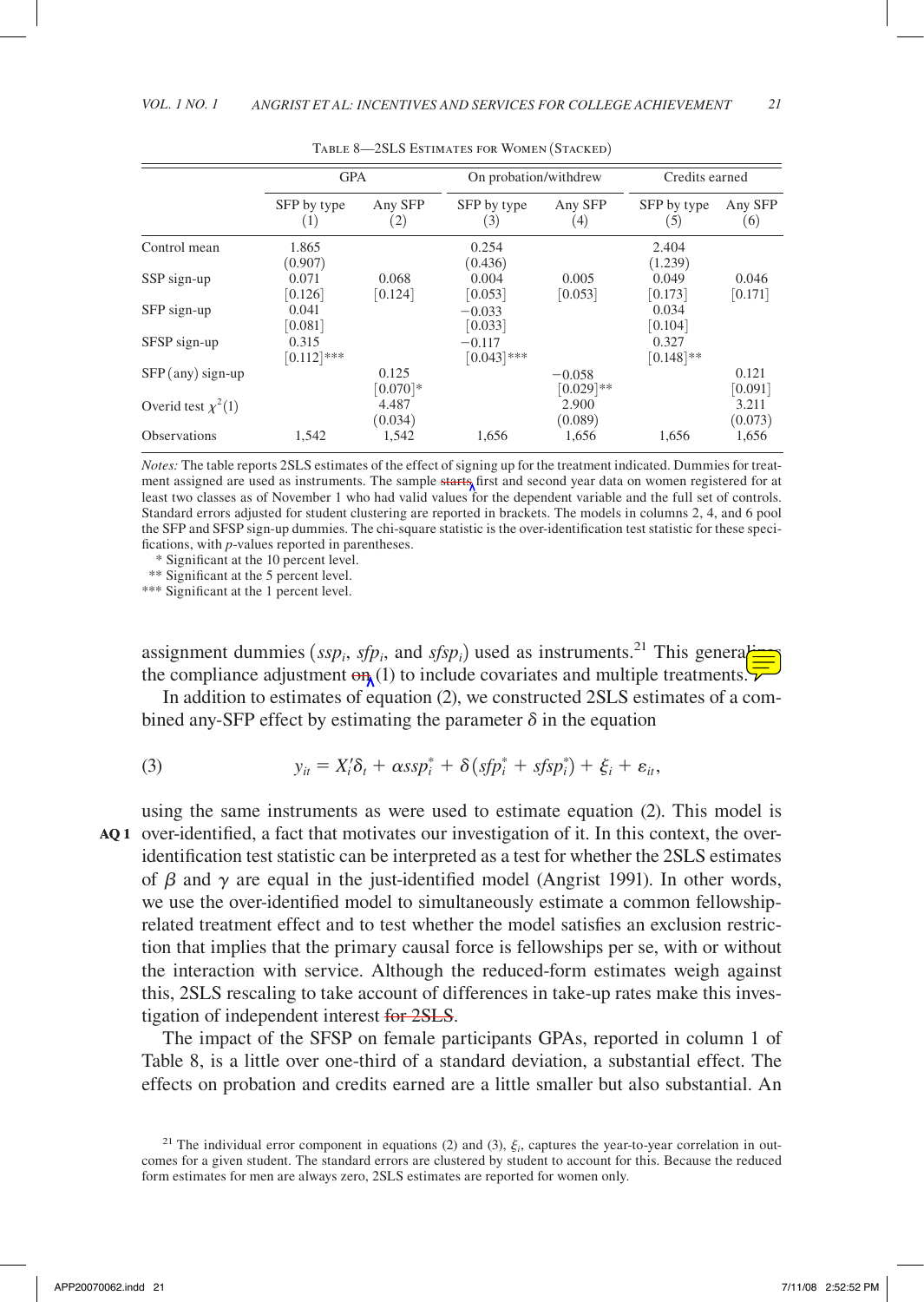important result in Table 8 is the precision of the estimated effects on participants. The 2SLS standard errors give us an idea of the size of the effects on participants we might expect to be able to detect. The estimated standard error for the SSP effect on GPA, 0.126, is of a magnitude that would allow us to detect an effect size on the order of one-quarter of a standard deviation. In terms of detectable effect size, the precision of the probation estimates is similar. Thus, in spite of lower take-up for the SSP, the 2SLS estimates of SSP effects on participants are such that effects of a plausible magnitude would likely come out as significant. Of course, smaller effects, say  $0.15\sigma$ , would not.

Finally, the over-identification test statistics in Table 8 reject the hypothesis of SFP and SFSP treatment-effect equality (or come close). Substantively, this means that the differences in intention-to-treat estimates reported in earlier tables are at least marginally significant after adusting for differences in compliance rates.

#### **IV. Student Reports**

In order to better understand students' perceptions of the STAR program and their reaction to it, we conducted open-ended interviews with participants in each of the treatment groups. Interviewees were chosen randomly and offered \$20 university bookstore gift certificates for attending. We contacted 54 students by e-mail and phone to obtain a total of 10 interviewees, 7 of whom were female. The students were interviewed focus-group style, separately for each treatment group (two from SFSP, five from SFSP, and three from SFSP), and could react to statements by others in the group. Interviews lasted about one hour and were guided by a list of questions. We also conducted one-on-one interviews lasting 30 minutes with 5 women and 1 man. (We invited 11 SFP and SFSP participants for one-on-one interviews and 6 responded).

Most students described their initial reaction to the fellowship program as strongly positive, though a few wondered at first if the program "was too good to be true." One participant commented, "A couple people I mentioned it to described it as a bribe to do well, as motivation, but hey, it worked for me." Another commented, "I wanted it. \$5,000! I definitely wasn't going to miss that." (This student received the full fellowship.) A male student we spoke with, however, said the money was not that important a motivator because "I already have enough for 1<sup>st</sup> and 2<sup>nd</sup> year tuition so finding the money isn't a big problem for me."

Sentiment about the fellowship program as the year progressed was mixed. Some felt the program helped motivate them to improve. One student reported that "I found my study habits improved. It might have been the money motivation." Another student said, "First semester was a rude awakening for me because the work is very different than high school…Project STAR definitely gave me the focus and motivation." 22 Another felt that "It helped a lot. That promise of money really helped

 $22$  Asked why this student found university so different from high school, she responded, "I could do things last minute (in high school). I always did everything the night before and I got straight A's. So to come here and then to basically fail every subject was like, 'oh my gosh, like what am I doing?' It's crazy—it's extremely stressful—it's unbelievable."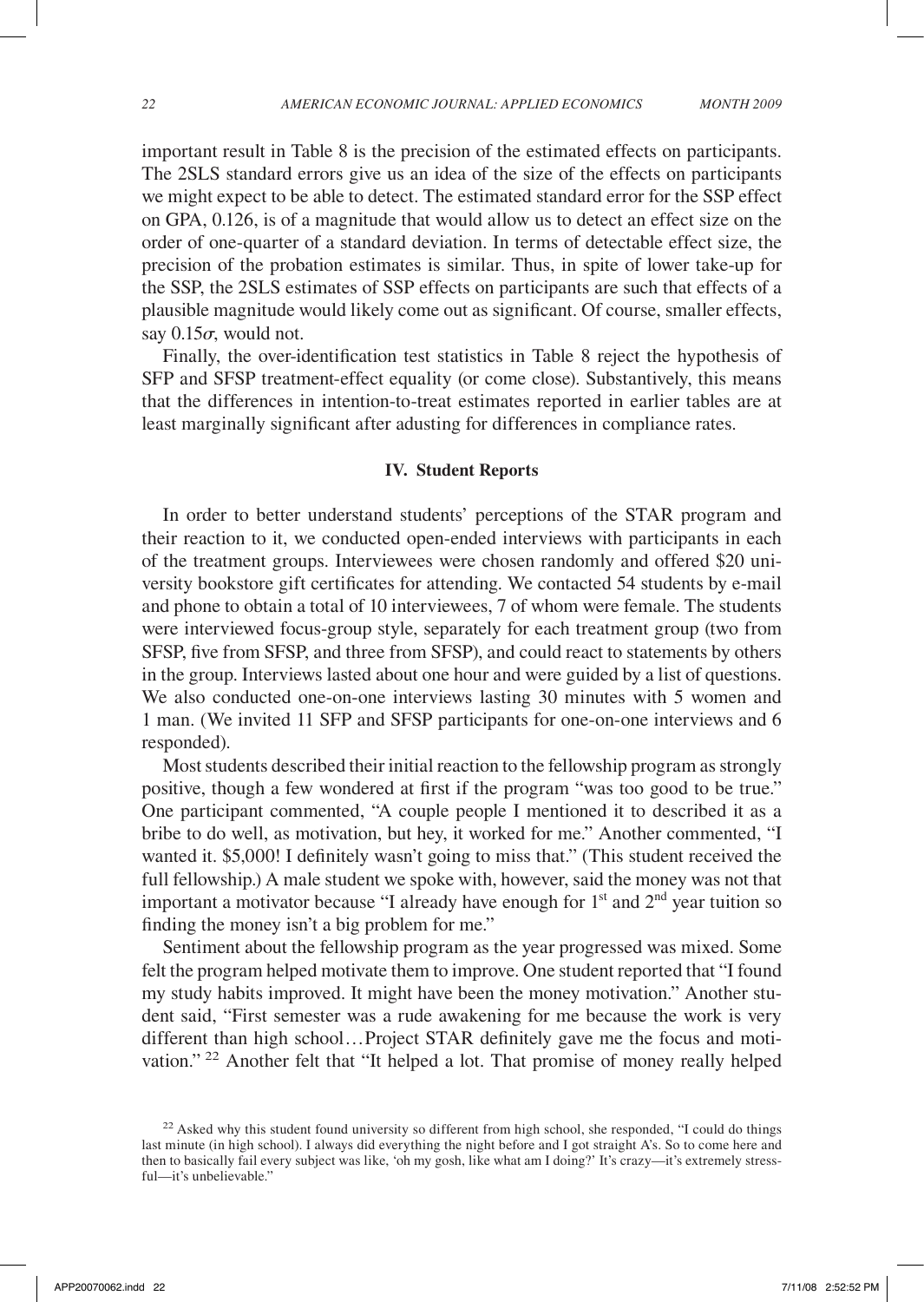to motivate me. I felt like I was being paid to go to school. It helped me to jump in…think about all my classes and do well in all of them rather than letting myself slip and focus more on ones that I enjoy and leaving the others in the dust." Other students, however, became more concerned about poor grades than good grades and generally forgot about the fellowship program. One SFSP student who finished with a 1.2 GPA commented, "At first I was excited about it [the program], but when I was in school I kind of forgot….The [fellowship] I think was good, but I didn't really focus on it. I was more worried about my grades." Another student commented, "I thought about it [the SFP] a lot in first semester. But then when I realized my grades weren't going anywhere, I just forgot about it. But in first semester, yeah, I thought about it all the time." Interestingly, no one said the program detracted from their first year experience.

Some interviewees from the fellowship groups suggested that the fellowship reminders through e-mails and advisor contacts mattered quite a bit. No student said there were too many fellowship reminders or too many e-mails from advisors.

Those we talked to about the SSP focused almost exclusively on the advisor program. Many students were pleased with their advisor interactions, or were simply glad to know that they could communicate with their advisor if needed. One male SSP students noted, "University is something different and I also wanted extra help. The peer advisor, I personally did not meet him, but he was really helpful because at every 15 days he used to e-mail me and ask me how it's going and how I did on the test." Another female student said, "I thought that it was nice to know that there was someone there that you could run to and ask for help. At the beginning I just started to talk to my advisor and she did give me some advice but I found that at the time it's hard to just all of a sudden change all of your schedules just because she said you should have good time management and you should do this and that. So I guess that you slowly start to see what your peer advisor is talking about then you try to change for the best." Another student never met or responded to her advisor, but nevertheless felt the advisor's regular e-mails were helpful, "Like somebody who cared."

These discussions suggest that the fellowship program penetrated students' consciousness, but in some cases interest declined over the course of the school year. Reminders and communication from advisors helped maintain interest and motivation. Surprisingly, the students we spoke with did not seem to view the fellowship targets as unrealistic. Some who did not receive a fellowship still felt that they benefited from the fellowship program, and no one felt the program influenced them in a negative way. On the service side, virtually all participants welcomed interaction with upper-year student advisors, even when only through e-mail.

### **V. Summary and Conclusions**

The goal of the Student Achievement and Retention (STAR) Project was to learn more about the potential for support services and financial incentives to improve academic performance in college. Student interest in support services was lower than expected. On the other hand, interest in services as reflected in sign-up rates and service usage was markedly higher in the group that was also offered cash incentives. Interest in services and use of services was also much higher for young women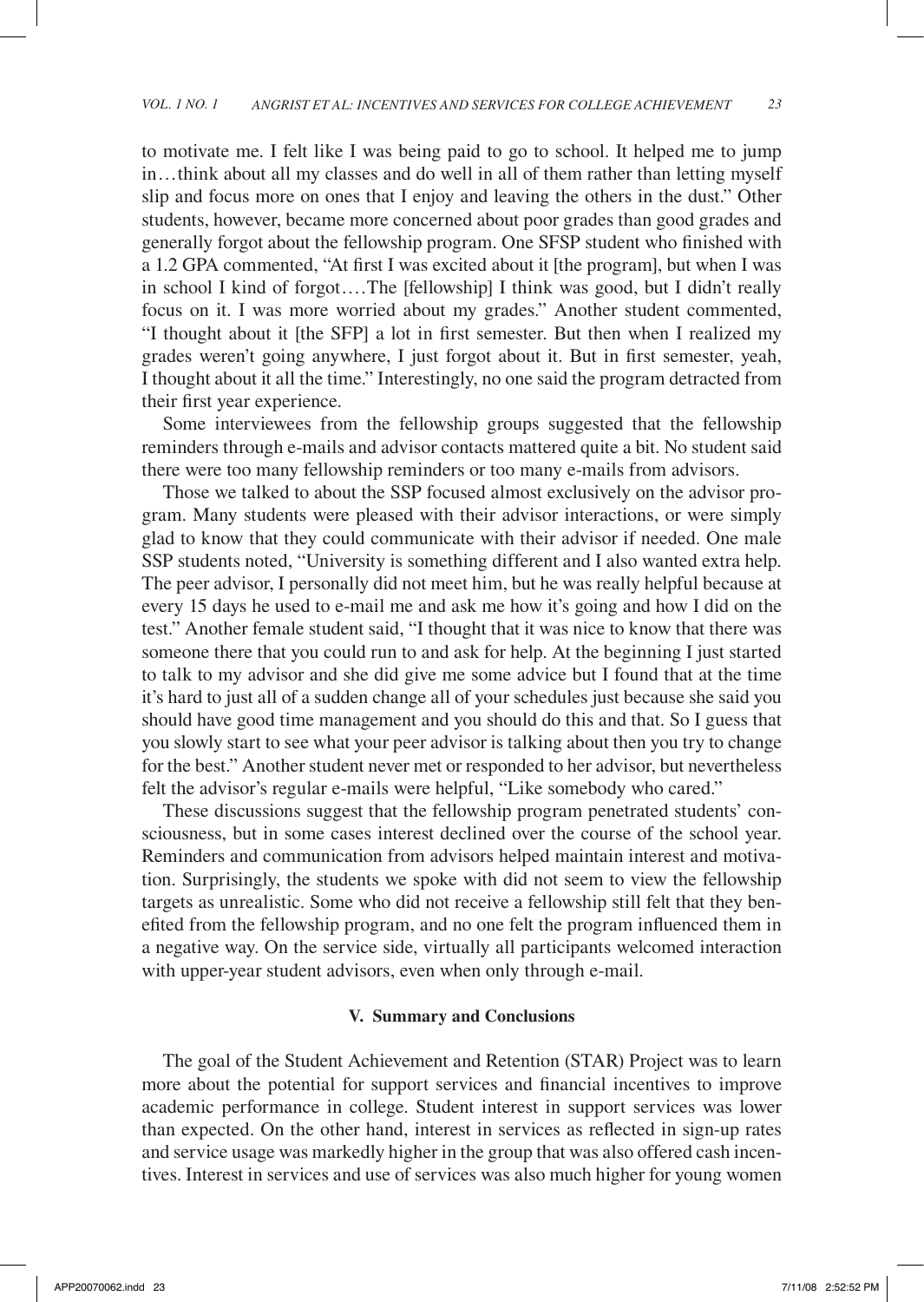than young men. Peer advising was considerably more popular than supplemental instruction for both sexes. The peer-advising intervention clearly bears further exploration, as does the use of achievement incentives to boost interest in services.

A number of patterns emerge from the STAR results. First, students offered services without fellowships did no better than those in the control group. This may be because sign-up rates were relatively low in the treatment groups offered services, since low consent rates dilute intention-to-treat effects. On the other hand, a 2SLS analysis that adjusts intention-to-treat effects for nonparticipation reveals a level of precision sufficient to detect theoretical service effects equal to about  $0.25\sigma$  in the combined sample of men and women.

Although we observed an initial boost to women's fall grades in both the fellowship only and combined groups, the only significant achievement gains by the end of the first year were for women offered both fellowships and services through the SFSP. Also noteworthy is that even though STAR incentives and services were available for only one year, the significant treatment effect observed for SFSP females persisted into the second year. The average GPA for SFSP females in the second year was about 0.28 higher than the GPA in the control group, a substantial and statistically significant effect. SFSP females also earned a quarter credit more than controls in the second year, so that after two years, the SFSP-control difference amounted to a little over half a credit. This is important because it shows that incentives, in combination with increased services (especially, it would seem, peer advising), changed behavior in a manner consistent with a lasting improvement in study skills.

The costs incurred for these long-lasting, SFSP-induced achievement gains were fairly modest. Total STAR expenditure on services was about \$121,000, or about \$302 for each of 400 treated participants in the SSP and SFSP.<sup>23</sup> Total expenditure on fellowships was \$146,500 or \$366 for each of 400 treated participants in the SFP and SFSP. Individual fellowship costs were higher in the SFSP than the SFP because the award rate was higher in the SFSP group. The total SFSP fellowship cost was \$65,500, spread over 150 participants, or about \$437 per participant. The average cost per SFSP participant was \$739, low by the standards of other social programs.<sup>24</sup> In future work, we plan to look at lower-cost service strategies that focus more on e-mail-based peer advising. Even at the current cost level, however, it seems likely that for women these amounts will be more than offset by future earnings gains should the effects reported here translate into increased completion rates and better academic performance down the road. For men, on the other hand, the program was clearly ineffective.

This raises the important question of why women responded so much more to the SFSP than men. Although we have no simple explanation for this difference, it is worth noting that women now outperform men on many measures of academic success. Women generally receive higher grades beginning in late primary school, have fewer disciplinary problems, are less likely to repeat grades, and are less likely to

 $^{23}$  This is the sum of \$45,292 in pay and benefits for advisors, \$57,573 in pay and benefits for facilitators, and \$17,789 for supplies and operating costs.<br><sup>24</sup> For example, short-term training programs such as the JTPA and Job Corps typically spend thousands of

dollars per participant (see, e.g., Robert J. Lalonde 1995).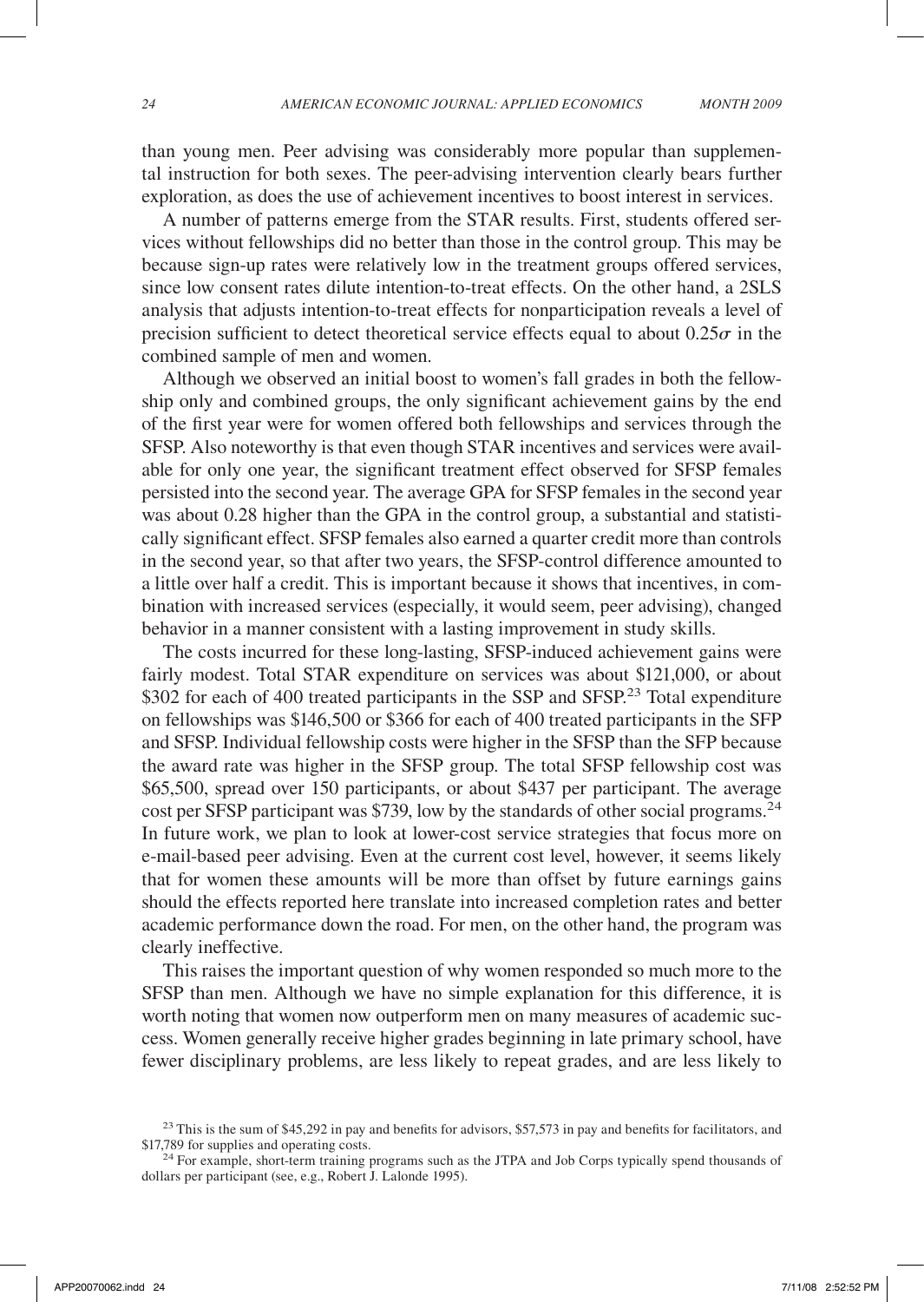report that they don't like school (Jusith Kleinfeld 1998). Clauda Goldin, Lawrence F. Katz, and Ilyana Kuziemko (2006) and Marc Frenette and Klarka Zeman (2007) note that women have substantially higher college attendance and completion rates than men in the United States and Canada. Jacob (2002) attributes many sex differences in college attendance and completion to differences in noncognitive ability and suggests women may have more foresight when making decisions with longterm consequences. Specifically, women appear to have better study habits, may be more motivated to do well in school, and therefore to take advantage of programs like STAR.

Finally, it bears repeating that similar sex differentials in program impact have been observed elsewhere. Dynarski (2005) estimates larger effects of tuition aid on college completion for women in the United States, while Garibaldi et al. (2007) find that tuition affects the completion rates of women more than men in Italy. In a study of the effects of merit awards on Israeli high school students, Angrist and Lavy (2002) find effects on girls only. A more modest but still marked gender differential crops up in the response to randomly assigned vouchers for private secondary schools in Colombia (Angrist et al. 2002). Farther afield, Michael Anderson's (2006) evaluation of three preschool programs suggests these programs benefit girls but not boys, and the Moving to Opportunity (MTO) evaluation (e.g., Susan Clampet-Lundquist et al. 2006) points to benefits of subsidized housing in nonpoverty areas for women but negative effects on men. These gender differences in the response to incentives and services constitute an important area for further study.

|                          | Award amount |           |           |
|--------------------------|--------------|-----------|-----------|
| High school GPA quartile | \$1,000      | \$2,500   | \$5,000   |
| $0-25$ th percentile     | $2.3(C+)$    | $2.7(B-)$ | 3.0(B)    |
| 25th–50th percentile     | $2.7(B-)$    | 3.0(B)    | $3.3(B+)$ |
| 50th–75th percentile     | 3.0(B)       | $3.3(B+)$ | $3.7(A-)$ |

# **APPENDIX** Student Fellowship Program Award Schedule

*Notes:* Eligibillity was determined by the student's best four courses. Half of SFP/SFSP participants were offered the opportunity to qualify for a \$2,500 award.

#### **REFERENCES**

- **Anderson, Michael.** 2006. "Uncovering Gender Differences in the Effects of Early Intervention: A Reevaluation of the Abecedarian, Perry Preschool, and Early Training Projects." Ph.D. Diss. MIT Department of Economics.
- **Angrist, Joshua D.** 1991. "Grouped-Data Estimation and Testing in Simple Labor-Supply Models." *Journal of Econometrics,* 47(2–3): 243–66.

**Angrist, Joshua, Daniel Lang, Leonard Leung, Philip Oreopoulos, and Yan Tam-Seguin.** 2008. "The Student Achievement and Retention Project: An Experiment to Evaluate the Impacts of Offering Additional Services and Merit-Scholarships to First-Year Undergraduates in Canada." Report submitted to Canada Millennium Scholarship Foundation.

**Angrist, Joshua, Daniel Lang, and Philip Oreopoulos.** 2006. "Lead Them to Water and Pay Them to Drink: An Experiment with Services and Incentives for College Achievement." National Bureau of Economic Research Working Paper 12790.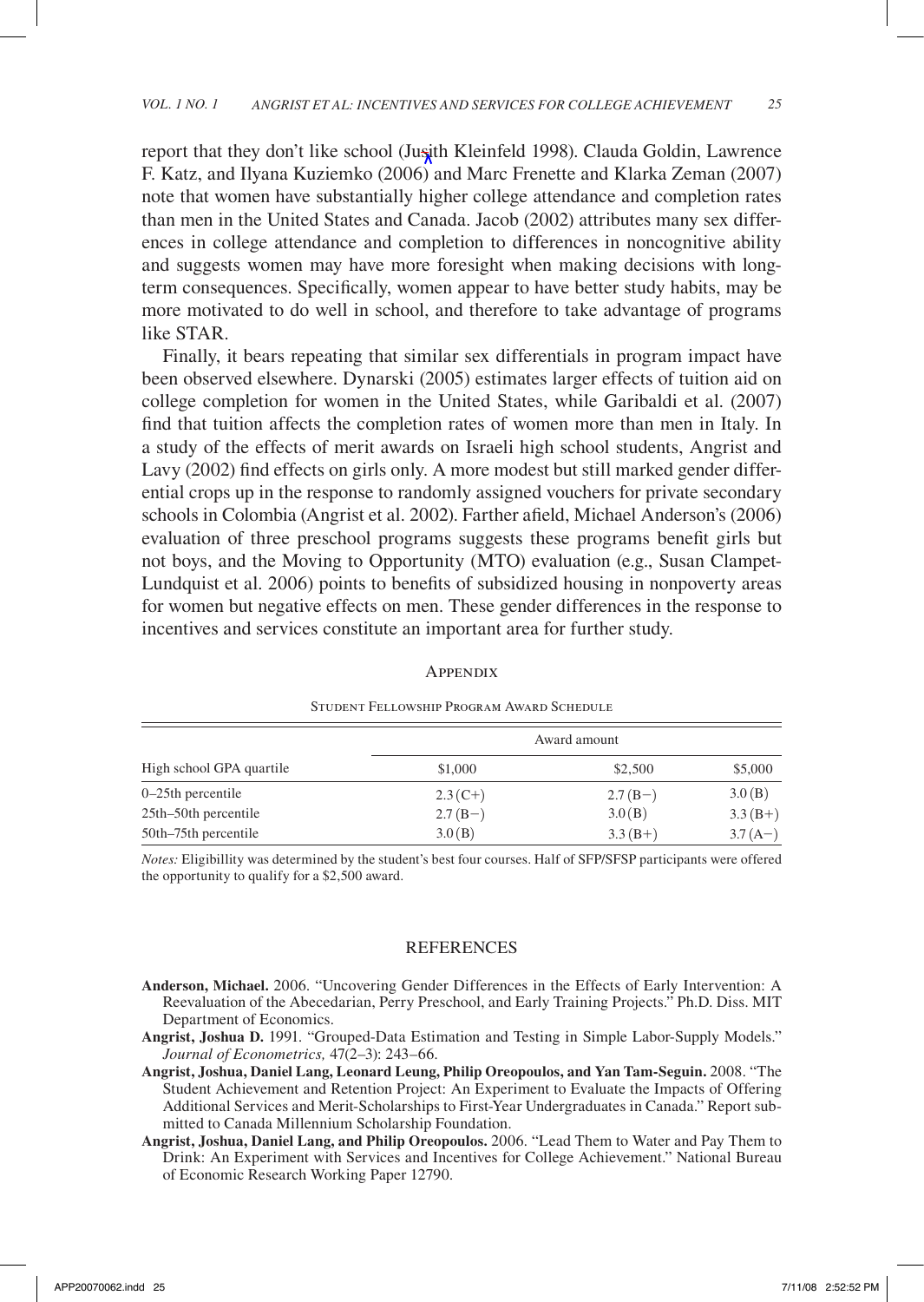- **Angrist, Joshua D., Daniel Lang, and, Philip Oreopoulos.** 2007. "Incentives and Services for College Achievement: Evidence from a Randomized Trial." IZA Discussion Paper 3134.
- **Angrist, Joshua D., and Victor Lavy.** 2002. "The Effect of High School Matriculation Awards: Evidence from Randomized Trials." National Bureau of Economic Research Working Paper 9389.
- **Angrist, Joshua, Eric Bettinger, Erik Bloom, Elizabeth King, and Michael Kremer.** 2002. "Vouchers for Private Schooling in Colombia: Evidence from a Randomized Natural Experiment." *American Economic Review*, 92(5): 1535–58.
- **Arendale, David R.** 2001. "Supplemental Instruction (SI): Review of Research Concerning the Effectiveness of SI from The University of Missouri-Kansas City and Other Institutions from Across the United States." Unpublished.
- **Ashworth, Karl, Jay Hardman, Woon-Chia Liu, Sue Maguire, Sue Middleton, Lorraine Dearden, Carl Emmerson, and Christine Frayne.** 2001. "Education Maintenance Allowance: The First Year, A Quantitative Evaluation." UK Department for Education and Evaluation Research, Brief 257, May.
- **Bailey, Thomas R., and Mariana Alfonso.** 2005. "Paths to Persistence: An Analysis of Research on Program Effectiveness at Community Colleges." *Lumina Foundation for Education, New Agenda Series,* 6(1). http://eric.ed.gov/ERICDocs/data/ericdocs2sql/content\_storage\_01/0000019b/80/1b/ a1/fd.pdf
- **Barefoot, Betsey O.** 2004. "Higher Education's Revolving Door: Confronting the Problem of Student Drop-out in US Colleges and Universities." *Open Learning,* 19(1): 9–18.
- **Bettinger, Eric P., and Bridget Terry Long.** 2005. "Addressing the Needs of Under-Prepared Students in Higher Education: Does College Remediation Work?" National Bureau of Economic Research Working Paper 11325.
- **Bloom, Dan, and Colleen Sommo.** 2005. "Building Learning Communities: Early Results from the Opening Doors Demonstration at Kingsborough Community College." MDRC Report, June. http://www.mdrc.org/publications/410/full.pdf.
- **Bloom, Howard S.** 1984. "Accounting for No-Shows in Experimental Evaluation Designs." *Evaluation Review,* 8(2): 225–46.
- **Brock, Thomas, and Lashawn Richburg-Hayes.** 2006. "Paying for Persistence: Early Results of a Louisiana Scholarship Program for Low-Income Parents Attending Community College." MDRC Report, May. http://www.mdrc.org/publications/429/full.pdf.
- **Card, David.** 1995. "Earnings, Schooling, and Ability Revisited," In *Research in Labor Economics*, Vol. 14., ed. Solomon W. Polachek, 23–48. Greenwich, CT: JAI Press.
- **Charness, Gary, and Uri Gneezy.** 2006. "Incentives and Habits." Unpublished.
- **Clampet-Lundquist, Susan, Kathryn Edin, Jeffrey R. Kling, and Greg J. Duncan.** 2006. "Moving At-Risk Teenagers Out of High-Risk Neighborhoods: Why Girls Fare Better Than Boys." Princeton Industrial Relation Section Working Paper 509.
- **Congos, Dennis H., and N. Schoeps.** 2003. "Inside Supplemental Instruction (SI): One Model of What Happens that Improves Grades and Retention Revisited." *Journal of Student Centered Learning,* 1(13): 159–70.
- **Consortium for Student Retention Data Exchange.** 2004. "2003-04 CSRDE Report: The Retention and Raduation Rates in 344 Colleges and Universities." Center for Institutional Data Exchange and Analysis, University of Oklahoma Outreach.
- **Cornwell, Christopher, David B. Mustard, and Deepa J. Sridhar.** 2006. "The Enrollment Effects of Merit-Based Financial Aid: Evidence from Georgia's HOPE Program." *Journal of Labor Economics*, 24(4): 761–86.
- **DesJardins, Stephen L., and Brian P. McCall.** 2006. "The Impact of the Gates Millennium Scholarship Program on the Retention and Academic Performance of Minority Students: A Regression-Discontinuity Analysis." Unpublished.
- **Dominitz, Jeff, and Charles F. Manski.** 1997. "Using Expectations Data to Study Subjective Income Expectations." *Journal of the American Statistical Association*, 92(439): 855–67.
- **Dynarski, Susan.** 2002. "The Consequences of Merit Aid." National Bureau of Economic Research Working Paper 9400.
- **Dynarski, Susan.** 2005. "Building the Stock of College-Educated Labor." National Bureau of Economic Research Working Paper 11604.
- **Firpo, Sergio.** 2007. "Efficient Semiparametric Estimation of Quantile Treatment Effects." *Econometrica*, 75(1): 259–76.
- **Frederick, Shane, George Loewenstein, and Ted O' Donoghue.** 2002. "Time Discounting and Time Preference: A Critical Review." *Journal of Economic Literature*, 40(2): 351–401.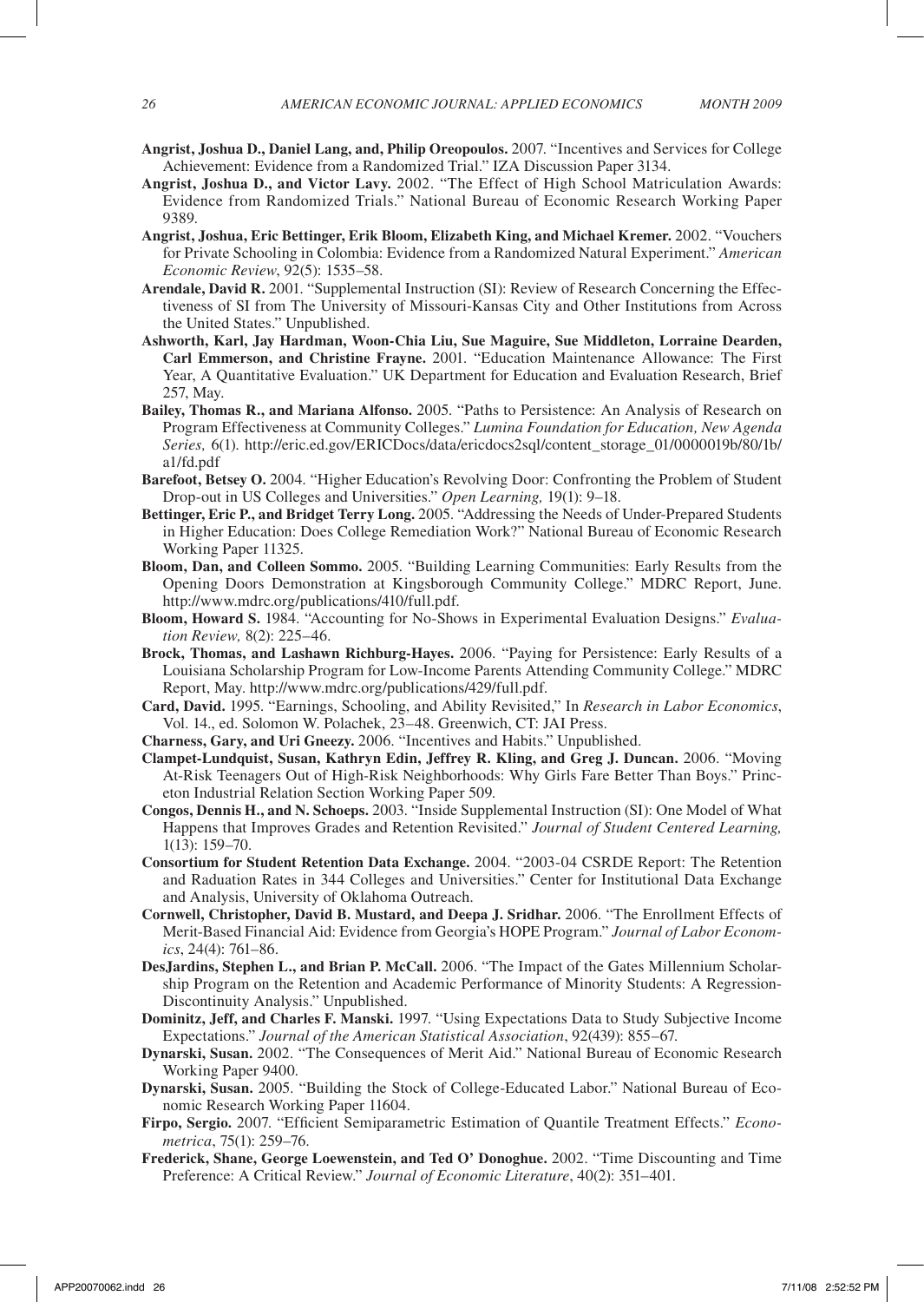- **Frenette, Marc, and Klarka Zeman.** 2007. "Why are Most University Students Women? Evidence Based on Academic Performance, Study Habits, and Parental Influences." Statistics Canada Analytical Studies Branch Research Paper 303.
- **Frölich, Markus, and Blaise Melly.** 2008. "Unconditional Quantile Treatment Effects Under Endogeneity." IZA Discussion Paper 3288.
- **Fudenberg, Drew, and David K. Levine.** 2006. "A Dual-Self Model of Impulse Control." *American Economic Review*, 96(5): 1449–76.
- **Garibaldi, Pietro, Francesco Giavazzi, Andrea Ichino, and Enrico Rettore.** 2007. "College Cost and Time to Complete a Degree: Evidence from Tuition Discontinuities." National Bureau of Economic Research Working Paper 12863.
- **Goldin, Claudia, Lawrence F. Katz, and Ilyana Kuziemko.** 2006. "The Homecoming of American College Women: The Reversal of the College Gender Gap." *Journal of Economic Perspectives*, 20(4): 133–56.
- **Goodlad, John I.** 2004. *A Place Called School: Prospects for the Future*. 20th Anniversary ed. New York: McGraw-Hill.
- **Grossman, Jean Baldwin, and Joseph P. Tierney.** 1998. "Does Mentoring Work? An Impact Study of the Big Brothers Big Sisters Program." *Evaluation Review,* 22(3): 403–26.
- **Habley, Wesley R., ed.** 2004. *The Status of Academic Advising: Findings from the ACT Sixth National Survey* (Monograph No. 10). Manhattan, KS: National Academic Advising Association.
- **Hensen, Kari A., and Mack Shelley.** 2003. "The Impact of Supplemental Instruction: Results from a large, public, Midwestern University." *Journal of College Student Development,* 44(2): 250–59.
- **Imbens, Guido W., and Joshua D. Angrist.** 1994. "Identification and Estimation of Local Average Treatment Effects." *Econometrica*, 62(2): 467–75.
- **Jackson, C. Kirabo.** 2007. "A Little Now for a Lot Later: A Look at the Texas Advanced Placement Incentive Program." Cornell University, Cornell Higher Education Research Institute Working Paper 107.
- **Jacob, Brian A.** 2002. "Where the Boys Aren't: Non-Cognitive Skills, Returns to School and the Gender Gap in Higher Education." *Economics of Education Review*, 21(6): 589–98.
- **Kane, Thomas J., and Cecilia Elena Rouse.** 1995. "Labor-Market Returns to Two- and Four-Year College." *American Economic Review*, 85(3): 600–614.
- **Kleinfeld, Judith.** 1998. "The Myth That Schools Shortchange Girls: Social Science in the Service of Deception." Washington, D.C.: Women's Freedom Network.
- **Kremer Michael, Edward Miguel, and Rebecca Thornton.** 2004. "Incentives to Learn." Center for International Development Working Paper 109.
- **Laibson, David.** 1997. "Golden Eggs and Hyperbolic Discounting." *Quarterly Journal of Economics*, 112(2): 443–77.
- **Lalonde, Robert J.** 1995. "The Promise of U.S. Employment and Training Programs." *Journal of Economic Perspectives*, 9(2): 149–68.
- **Lavy, Victor, and Analia Schlosser.** 2005. "Targeted Remedial Education for Underperforming Teenagers: Costs and Benefits." *Journal of Labor Economics*, 23(4): 839–74.
- **Leuven, Edwin, Hessel Oosterbeek, and Bas van der Klaauw.** 2003. "The Effect of Financial Rewards on Students' Achievements: Evidence from a Randomized Experiment." CEPR Discussion Paper 3921.
- **Lotkowski, Veronica A., Steven B. Robbins, and Richard J. Noeth.** 2004. "The Role of Academic and Non-academic Factors in Improving College Retention*.*" American College Testing (ACT) Policy Report. http://www.act.org/research/policymakers/pdf/college\_retention.pdf.
- **Medina, Jennifer.** 2007a. "Schools Plan to Pay Cash for Marks," *The New York Times,* June 19.
- **Medina, Jennifer.** 2007b. "Making Cash a Prize for High Scores on Advanced Placement Tests," *The New York Times,* October 15.
- **National Center for Education Statistics.** 2003. "Remedial Education at Degree-Granting Postsecondary Institutions in Fall 2000*.*" Washington DC: Department of Education. http://nces.ed.gov/ pubs2004/2004010.pdf.
- **O' Donoghue, Ted, and Matthew Rabin.** 1999. "Doing It Now or Later." *American Economic Review*, 89(1): 103–24.
- **Ogden, Peggy, Dennis Thompson, H. A. Russell and Carol Simons.** 2003. "The Short- and Long-term Impact of Supplemental Instruction." *Journal of Developmental Education,* 26(3): 2–9.
- **Oreopoulos, Philip.** 2007. "Do Dropouts Drop out Too Soon? Wealth, Health and Happiness from Compulsory Schooling." *Journal of Public Economics*, 91(11–12): 2213–29.
- **Pascarella, Ernest T., and Patrick T. Terenzini.** 1991. *How College Affects Students: Findings and Insights from Twenty Years of Research*. San Francisco: Jossey-Bass.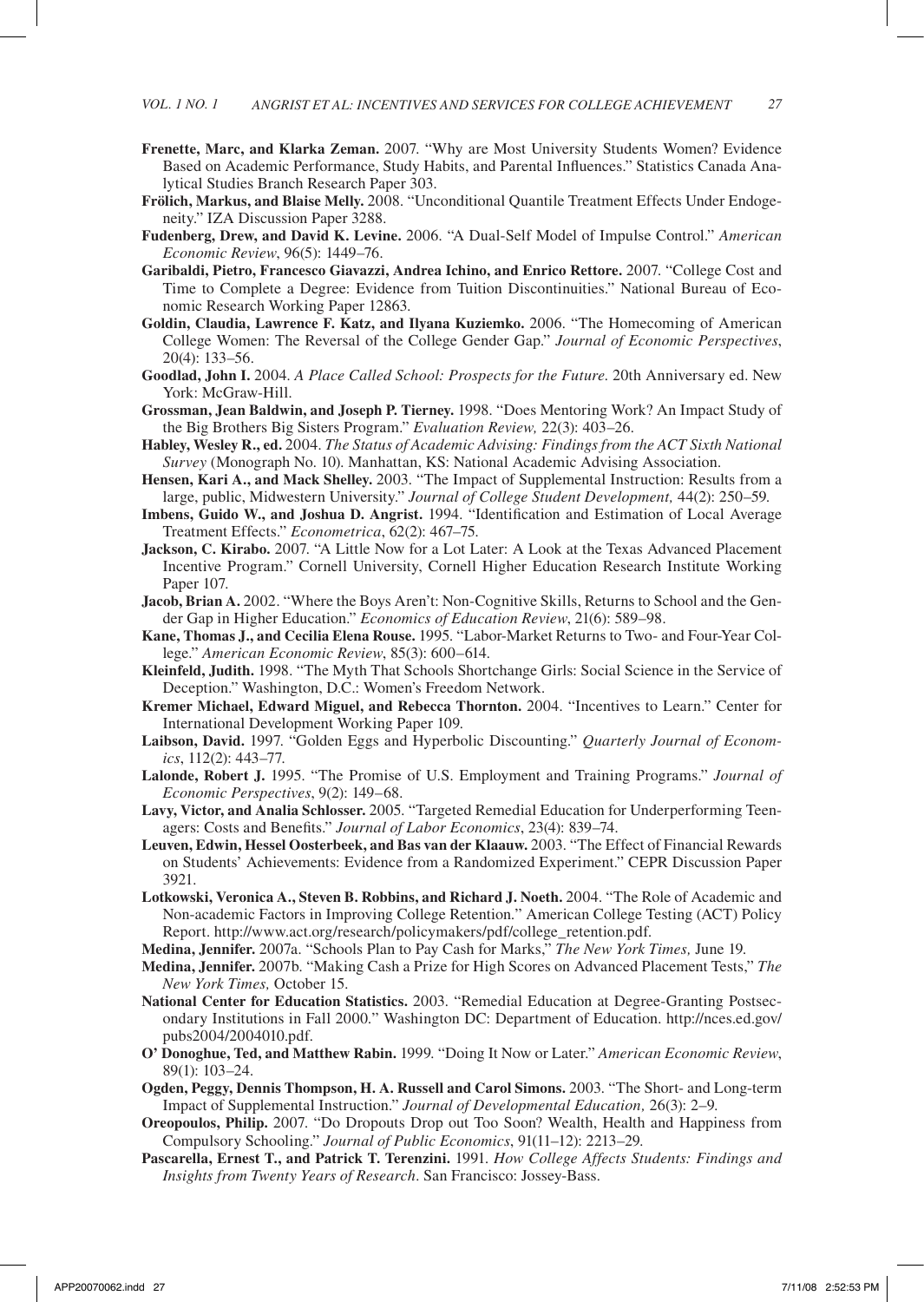- **Seligman, Jason, Richard Milford, John O'Looney, and Jim Ledbetter.** 2004. "HOPE Scholarship Joint Study Commission Report." Athens, GA: Carl Vinson Institute of Government.
- **Spear, L. P.** 2000. "The Adolescent Brain and Age-Related Behavioral Manifestations," *Neuroscience and Biobehavioral Reviews,* 24(4): 417–63.
- **Tinto, Vincent.** 1993. *Leaving College: Rethinking the Causes and Cures of Student Attrition*. 2nd ed. Chicago: University of Chicago Press.
- **Wyckoff, Susan C.** 1998. "Retention Theories in Higher Education: Implications for Institutional Practice." *Recruitment and Retention in Higher Education,* 12(2): 2–7.